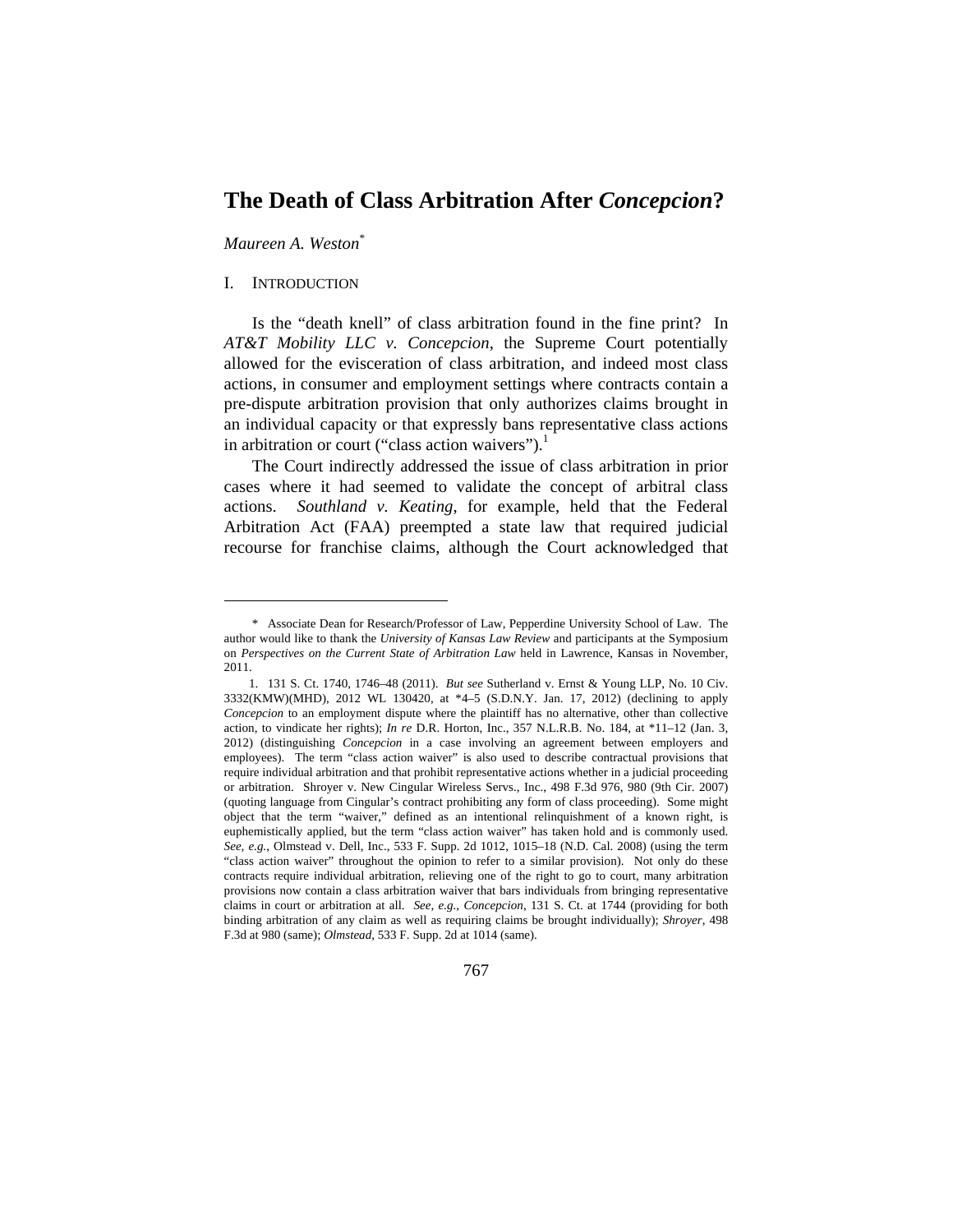these claims could be resolved in a class arbitration procedure.<sup>2</sup> In *Green Tree Financial Corp. v. Bazzle*, a plurality of the Court held that where a pre-dispute arbitration contract was silent on the issue of class actions, the arbitrator is to decide whether the parties intended to bar or permit the filing of class claims in arbitration or court.<sup>3</sup> In response to  $\textit{Bazzle}$ , arbitration providers such as the American Arbitration Association and JAMS promulgated comprehensive rules addressing the procedures for class arbitration<sup>4</sup> and have since administered hundreds of class arbitrations.

Recent arbitration cases before the Roberts Court, however, take a decidedly more critical view of class arbitration, while maintaining a favorable, if not romantic, view of bilateral arbitration.<sup>5</sup> In *Stolt-Nielsen S.A. v. AnimalFeeds International Corp.*, the underlying arbitration agreement was silent on the issue of class arbitration. $6$  On the basis that the agreement did not preclude class arbitration, the arbitration panel ordered class arbitration.<sup>7</sup> Ruling that in so doing the panel exceeded their authority or acted in manifest disregard of the law, the Court held that a party may not be compelled under the FAA to submit to class arbitration unless there is a contractual basis for concluding that the parties agreed to class arbitration.<sup>8</sup> The Court expressed a strong distaste for class arbitrations and described at length the presumed differences between bilateral and class arbitrations.<sup>9</sup> Stolt-Nielsen portended the

7. *Id.* at 1766.

 <sup>2. 465</sup> U.S. 1, 10, 17 (1984); *see also* Maureen A. Weston, *Universes Colliding: The Constitutional Implications of Arbitral Class Actions*, 47 WM. & MARY L. REV. 1711, 1733 n.77 (2006) ("The Court did not discuss class arbitration . . . yet it implicitly acknowledged that class actions could be brought in arbitration." (discussing *Southland*)).

 <sup>3. 539</sup> U.S. 444, 452–53 (2003) (plurality opinion).

<sup>4.</sup> *See* AM. ARBITRATION ASS'N, SUPPLEMENTARY RULES FOR CLASS ARBITRATIONS (2003), *available at* http://www.adr.org (search "Supplementary Rules for Class Arbitration"; then follow "Supplementary Rules for Class Arbitration" hyperlink); *see also* AM. ARBITRATION ASS'N, AAA POLICY ON CLASS ARBITRATIONS (2005), *available at* http://www.adr.org (search "AAA Policy on Class Arbitrations") (describing AAA policy to seek court guidance prior to enforcing contracts which expressly ban class actions); JAMS, JAMS CLASS ACTION PROCEDURES R. 1(a) (2009), *available at* http://www.jamsadr.com/rules-class-action-procedures ("JAMS will not administer a demand for class action arbitration when the underlying agreement contains a class preclusion clause, or its equivalent, unless a court orders the matter or claim to arbitration as a class action.").

 <sup>5.</sup> Jeffrey Stempel, *Tainted Love: An Increasingly Odd Arbitral Infatuation in Derogation of Sound and Consistent Jurisprudence*, 60 U. KAN. L. REV. 795 (2012).

 <sup>6. 130</sup> S. Ct. 1758, 1766 (2010).

<sup>8.</sup> *Id.* at 1776. Although the parties had signed a submission agreement giving the arbitration panel authority to decide the class arbitration issue, the Court opted to rule on this issue. *Id.* at 1779–80 (Ginsburg, J., dissenting).

<sup>9.</sup> *Id.* at 1775–76 (majority opinion).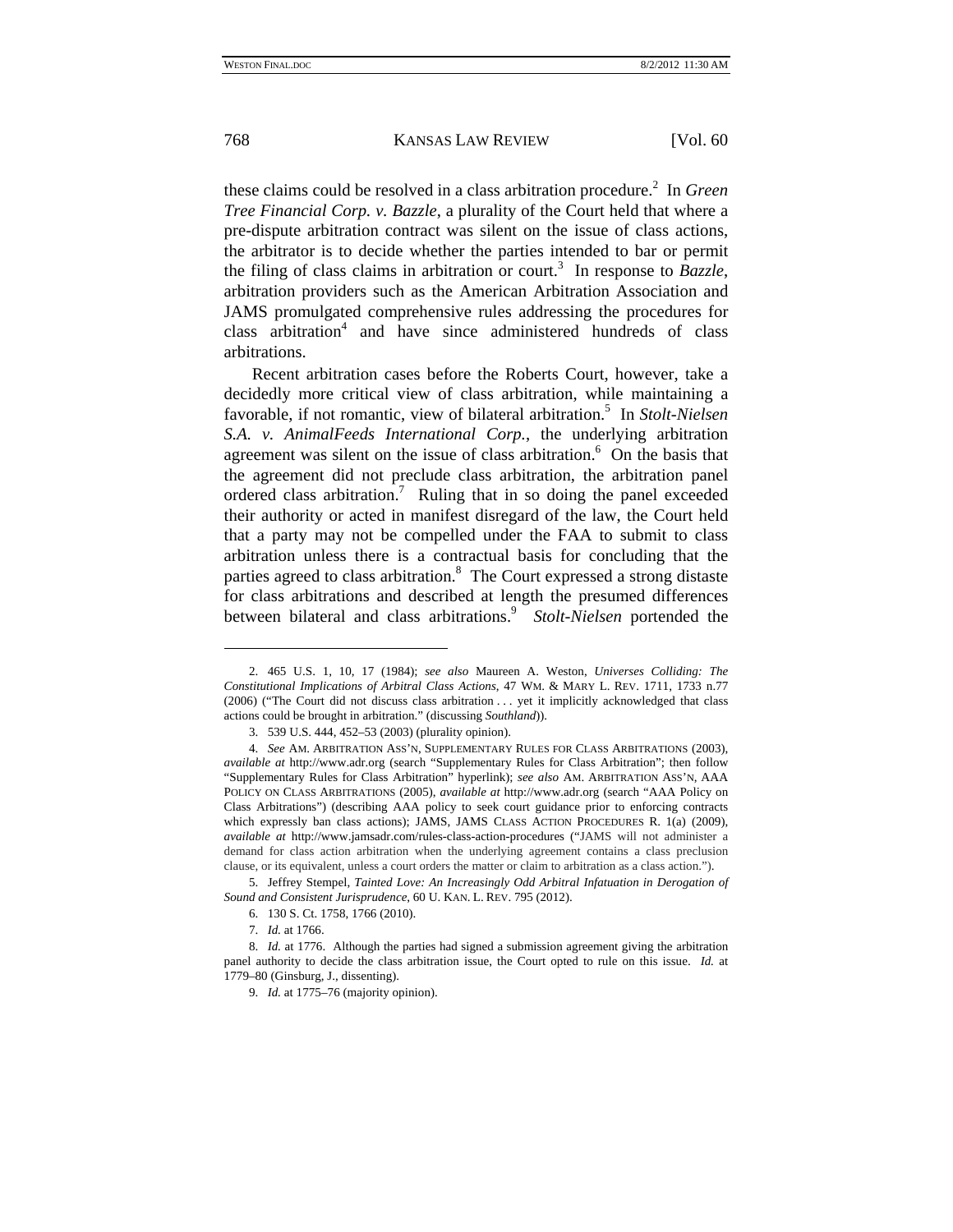demise of class arbitration in holding that parties to an arbitration contract cannot be compelled to class-wide arbitration absent agreement to that process.<sup>10</sup> Since silence appeared to provide an escape from class arbitration under *Stolt-Nielsen*, express bans on class actions or arbitration only seemed to run the risk of being struck down under state law as unconscionable or contrary to public policy. But as *Stolt-Nielsen*  did not foreclose class arbitration, what of contractual provisions that ban class relief altogether?

The debate over the enforceability of class action waivers, which had been percolating for years in both state and federal courts, came to the forefront in *Concepcion* when the Court agreed to review application of the California Supreme Court's ruling in *Discover Bank v. Superior Court*, which deemed some class action waivers in adhesion contracts unconscionable, exculpatory, and thus illegal under California law.<sup>11</sup> "The 'principal purpose' of the FAA is to 'ensur[e] that private arbitration agreements are enforced according to their terms."<sup>12</sup> But section 2 provides for the judicial enforcement of agreements to arbitrate, "*save upon* such grounds as exist at law or in equity for the revocation of any contract."<sup>13</sup> This "savings clause" has long been interpreted as holding arbitration contracts to the standards of generally applicable state contract law, including defenses applicable to any contract, such as fraud, duress, unconscionability, or public policy.14 Under *Discover Bank*, many consumer contract class waivers would be struck down as unconscionable, and the case would proceed in class arbitration.<sup>15</sup>

In a 5–4 decision, the *Concepcion* Court stated that California's judicial rule invalidating class action waivers as unconscionable "stands as an obstacle to the accomplishment and execution of the full purposes and objectives of Congress [in the FAA]."16 Therefore, according to the Court, the FAA preempted the California law.17 Writing for the

<sup>10.</sup> *Id.* at 1776.

 <sup>11. 131</sup> S. Ct. 1740, 1745 (2011) (citing Discover Bank v. Superior Court, 113 P.3d 1100, 1108–09 (Cal. 2005), *abrogated by Concepcion*, 131 S. Ct. 1740).

<sup>12.</sup> *Id.* at 1748 (quoting Volt Info. Scis., Inc. v. Bd. of Trs. of Leland Stanford Junior Univ., 489 U.S. 468, 478 (1989)).

 <sup>13. 9</sup> U.S.C. § 2 (2006) (emphasis added).

<sup>14.</sup> *See* Prima Paint Corp. v. Flood & Conklin Mfg. Co., 388 U.S. 395, 404 n.12 (1967) ("As the 'saving[s] clause' in § 2 indicates, the purpose of Congress in 1925 was to make arbitration agreements as enforceable as other contracts, but not more so.").

 <sup>15. 113</sup> P.3d at 1110.

 <sup>16. 131</sup> S. Ct. at 1753 (quoting Hines v. Davidowitz, 312 U.S. 52, 67 (1941)) (internal quotation marks omitted).

<sup>17.</sup> *Id.*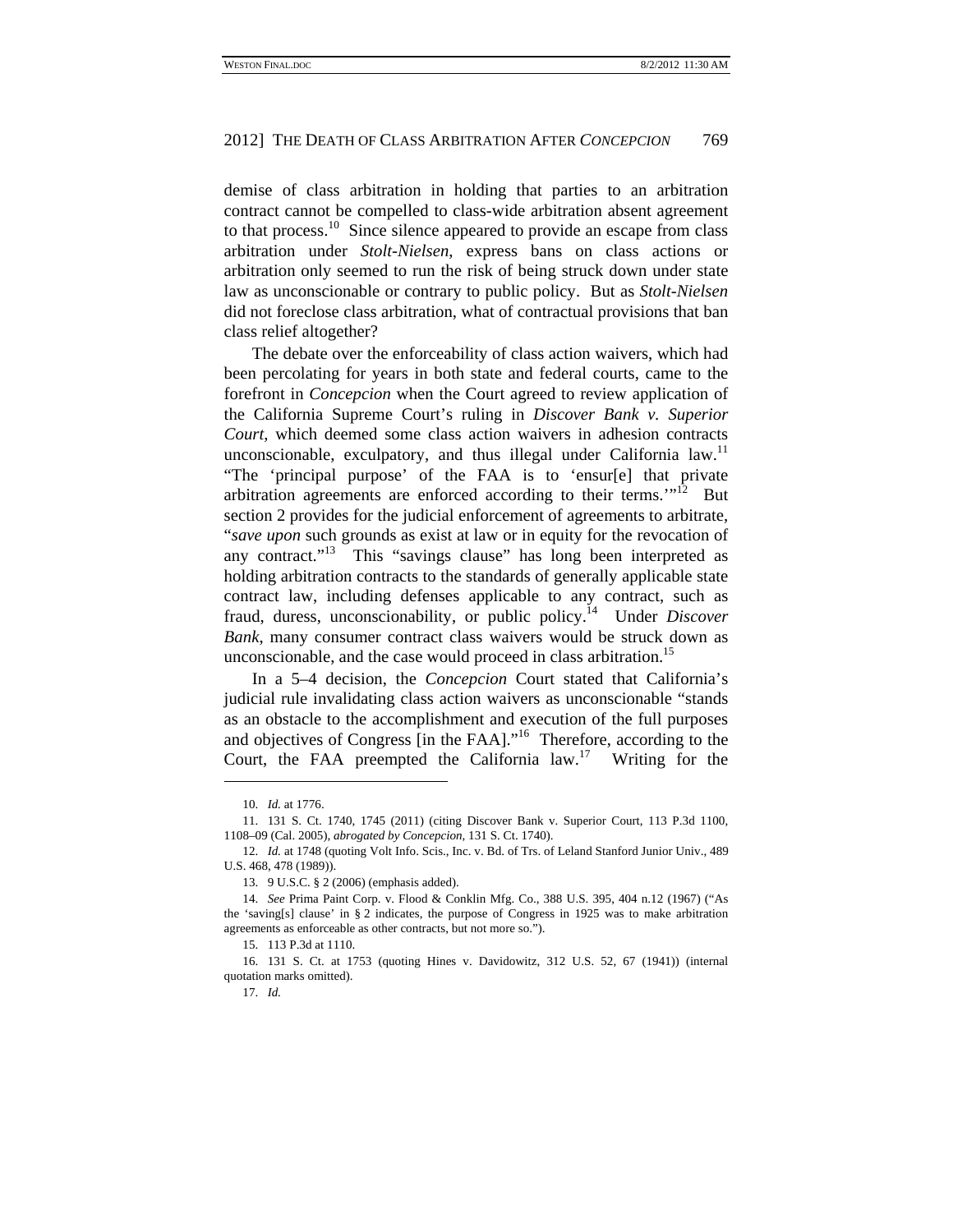majority, Justice Scalia described bilateral arbitration as streamlined, efficient, and cheap.<sup>18</sup> He characterized class arbitration, by contrast, as "slower, more costly, and more likely to generate procedural morass."<sup>19</sup> The majority further asserted that class arbitration, with no effective means of judicial review, imposes higher risks on defendants who are unlikely to "bet the company" on such a process. $20$  Even if class proceedings are needed to vindicate small-dollar claims that might otherwise go unredressed, according to the Court, the "States cannot require a procedure that is inconsistent with the FAA."<sup>21</sup>

In light of *Concepcion*, a number of state and federal courts have enforced class action waivers in consumer arbitration contracts over objections that the waivers effectively immunize defendants from liability or violate state law standards of unconscionability or public policy.22 Considered a "get out of class actions free" card, *Concepcion* has provided the impetus for the business community to include express class waivers in their contracts.<sup>23</sup> Class actions, which permit one or more parties to assert claims on behalf of similarly situated individuals, have been part of the U.S. legal landscape since 1966 when Congress promulgated Rule 23 of the Federal Rules of Civil Procedure to provide for class actions. $24$  Class actions are admittedly controversial, viewed by some businesses as "legalized blackmail,"<sup>25</sup> yet also regarded as serving an important public function allowing "those who are less powerful to band together—using lawyers as their champions"—to seek redress of grievances that would "go unremedied if each litigant had to fight

 $\overline{a}$ 

<sup>18.</sup> *Id.* at 1749. Justice Scalia did not provide empirical data to support his description of bilateral arbitration. *See id.* This view of arbitration is at odds with reports from users of the commercial arbitration process. *See* Thomas J. Stipanowich, *Arbitration: The "New Litigation*,*"* 2010 U. ILL. L. REV. 1, 8 (noting that "[b]y the beginning of the twenty-first century . . . it was common to speak of U.S. business arbitration [as] . . . formal, costly, time-consuming, and subject to hardball advocacy").

<sup>19.</sup> *Concepcion*, 131 S. Ct. at 1751.

<sup>20.</sup> *Id.* at 1752.

<sup>21.</sup> *Id.* at 1753.

<sup>22.</sup> *See, e.g.*, Meyer v. T-Mobile USA Inc., No. C 10-05858 CRB, 2011 WL 4434810, at \*9 (N.D. Cal. Sept. 23, 2011) (citing *Concepcion* in enforcing an arbitration clause over the public policy objections of the plaintiff).

 <sup>23.</sup> Jean R. Sternlight, *Tsunami:* AT&T Mobility LLC v. Concepcion *Impedes Access to Justice*, 90 OR. L. REV. 703, 708 (2012) (noting that courts are upholding arbitral class action waivers in a variety of contexts).

<sup>24.</sup> *See* Ortiz v. Fibreboard Corp., 527 U.S. 815, 832–33 (1999) (noting the historical basis for representative suits emerged from early English law and explaining its modern emergence in Rule 23); Owen M. Fiss, *The Political Theory of the Class Action*, 53 WASH. & LEE L. REV. 21, 25 (1996) (asserting the public purposes served by private citizen class actions).

 <sup>25.</sup> Weston, *supra* note 2, at 1726 (gathering cases).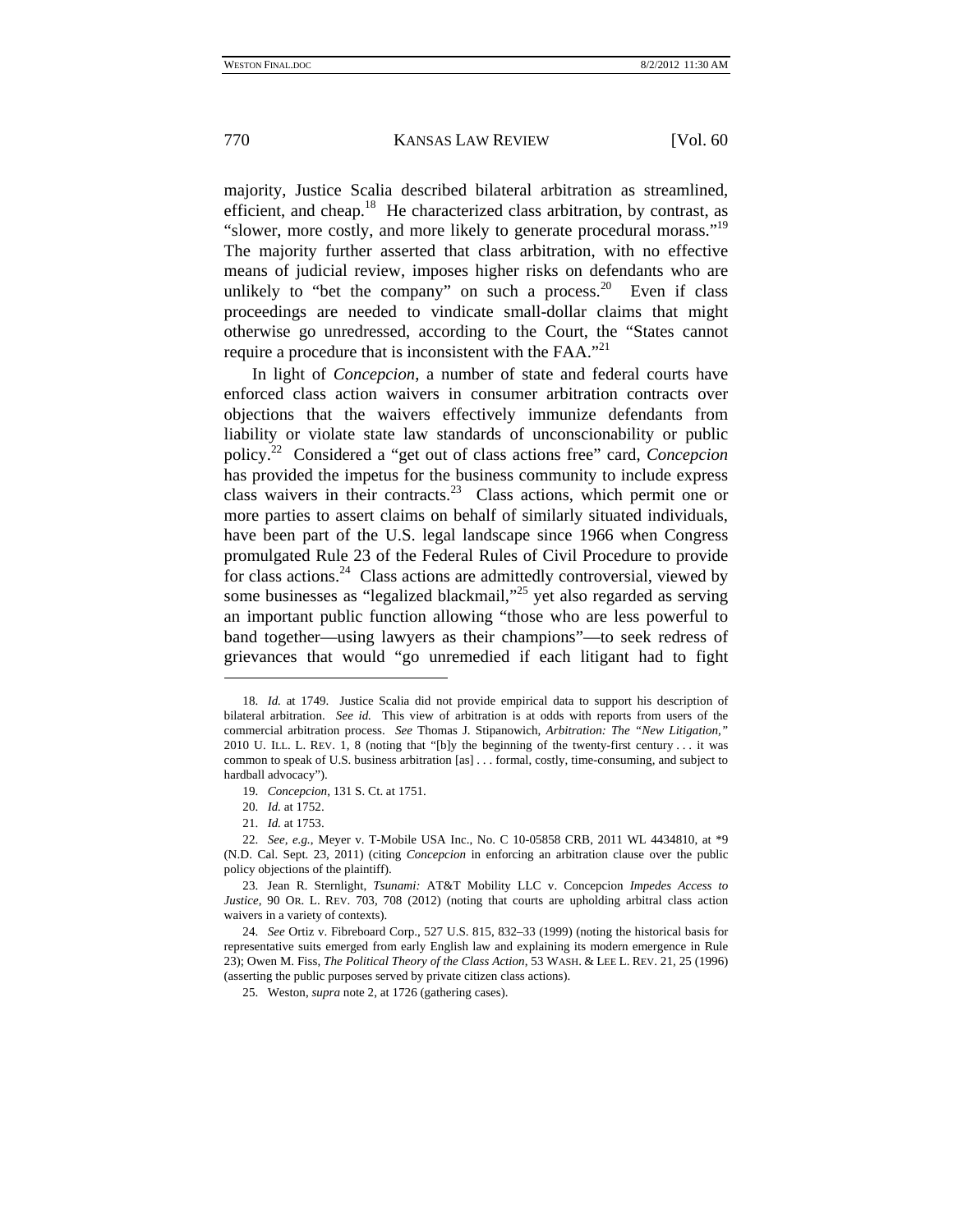alone."26 Class arbitration takes these representative actions before a private tribunal.27 Could it be that, under *Concepcion*, judicial and arbitral class actions could be eliminated though a mere strike of a pen?<sup>28</sup>

This Article examines the implications of *Concepcion* on the future of class actions, in court or arbitration, and analyzes the federalism issues at stake in the Court's interpretation of FAA preemption of state law. Part II of this Article sets forth the regulatory framework governing arbitration under the FAA and key Supreme Court decisions involving questions of class arbitration prior to *Concepcion*. Part III analyzes *Concepcion* and the decision's scope and parameters. Part IV contemplates *Concepcion*'s impact, examining how federal and state courts have since interpreted *Concepcion*'s application to challenges to class action waivers in cases involving statutory claims at the state and federal level. Part V introduces potential legislative responses and argues that the *Concepcion* decision, based on a dated and deluded conception of arbitration, improperly guts the FAA savings clause, violates the reserved role of states under the FAA to "regulate contracts, including arbitration clauses, under general contract law principles,"<sup>29</sup> and threatens the ability of parties in some cases to vindicate their statutory rights. The Article concludes by advocating for a narrow construction of the decision and the guarantee of a procedural option by which rights, which sometimes require collective action, can be meaningfully vindicated.

## II. FEDERAL ARBITRATION LAW, POLICY, AND SCOPE

## *A. Federal Policy Favoring Arbitration*

 $\overline{a}$ 

The regulatory framework for arbitration in the United States is set forth in the Federal Arbitration Act of 1925.<sup>30</sup> Under section 2 of the

<sup>26.</sup> *Id.* at 1714 & n.2 (quoting ROBERT H. KLONOFF & EDWARD K.M. BILICH, CLASS ACTIONS AND OTHER MULTI-PARTY LITIGATION 6 (2000)) (internal quotation marks omitted).

<sup>27.</sup> *Id.* at 1735–36 (describing three approaches to administering class arbitration).

<sup>28.</sup> *See* Thomas J. Stipanowich, *The Third Arbitration Trilogy:* Stolt-Nielsen*,* Rent-A-Center*,* Concepcion *and the Future of American Arbitration*, 22 AM. REV. INT'L ARB. (forthcoming 2012) (noting that the Court has removed barriers aimed at consumer protection through its decision in *Concepcion*). *But see* Weston, *supra* note 2, at 1723 (dismissing the likelihood that class action waivers could be enforced, "[b]oldly assuming the strike of a pen . . . cannot be used to eviscerate class action[s]").

 <sup>29.</sup> Allied-Bruce Terminix Cos. v. Dobson, 513 U.S. 265, 281 (1995).

 <sup>30. 9</sup> U.S.C. §§ 1–16 (2006). The FAA is a seemingly straightforward statute, comprised of sixteen sections, providing the procedural rules governing the enforcement of valid arbitration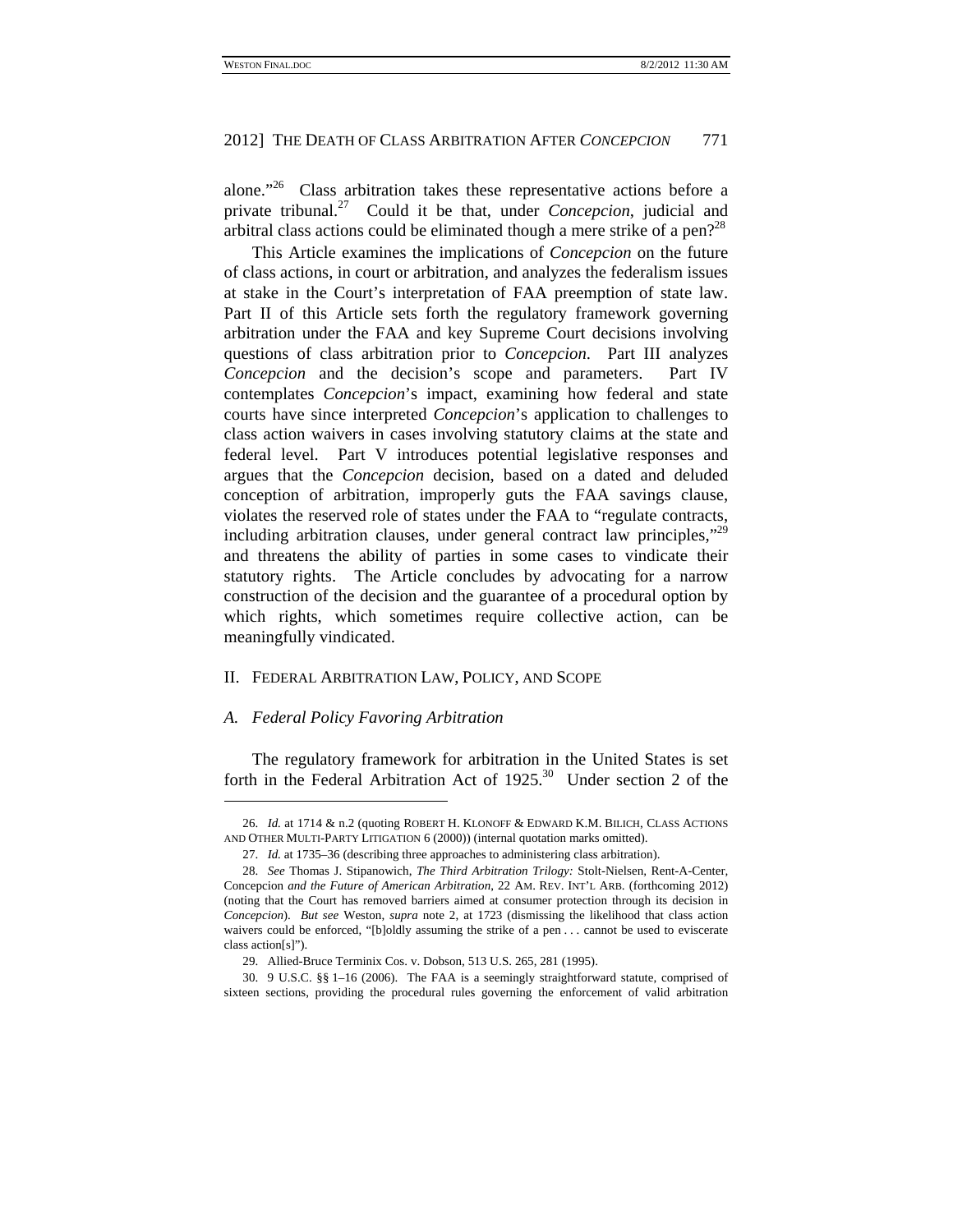1

772 KANSAS LAW REVIEW [Vol. 60

FAA, "[a] written provision in any maritime transaction or a contract evidencing a transaction *involving commerce* to settle by arbitration . . . shall be valid, irrevocable, and enforceable, *save upon* such grounds as exist at law or in equity for the revocation of any contract."<sup>31</sup> Because the Act invokes Congress's Commerce Power as its jurisdictional basis, the Supreme Court has ruled that the FAA applies in state and federal court and preempts conflicting state law.<sup>32</sup> A fundamental principle underlying the FAA is to respect freedom of contract. While the FAA may be regarded as federal pro-arbitration policy, Congress, through the FAA's savings clause, retained a role for states to hold arbitration contracts to the standards of generally applicable state contract law, including defenses applicable to any contract, such as fraud, duress, unconscionability, or contrariness to public policy.33

Arbitration provisions became standard in employment contracts after the Court, in *Gilmer v. Interstate/Johnson Lane Corp.*, upheld the enforcement of pre-dispute arbitration provisions of federal statutory claims, despite the employee's objections of process unfairness.<sup>34</sup> Arbitration provisions in consumer adhesion contracts are even more ubiquitous.<sup>35</sup> Although the Supreme Court has consistently upheld the

33**.** Doctor's Assocs., Inc. v. Casarotto, 517 U.S. 681, 687 (1996); *Allied-Bruce*, 513 U.S. at 281. In acknowledging that section 2 permits states to apply general contract law defenses to invalidate arbitration clauses, the Court stated in *Allied-Bruce*:

States may regulate contracts, including arbitration clauses, under general contract law principles and they may invalidate an arbitration clause "upon such grounds as exist at law or in equity for the revocation of *any* contract." What States may not do is decide that a contract is fair enough to enforce all its basic terms (price, service, credit), but not fair enough to enforce its arbitration clause. The Act makes any such state policy unlawful . . . .

agreements. *See generally* Maureen A. Weston, *Preserving the Federal Arbitration Act by Reining in Judicial Expansion and Mandatory Use*, 8 NEV. L.J. 385, 390–93 (2007) (describing application of the FAA provisions).

 <sup>31. 9</sup> U.S.C. § 2 (emphases added).

 <sup>32.</sup> Southland Corp. v. Keating, 465 U.S. 1, 15 (1984). The proposition that the FAA is more than a procedural statute and applies in state courts has been the subject of much criticism, including that by Justices Scalia, Thomas, and O'Connor, because the express language of section 4 directs a U.S. district court to compel arbitration of a valid arbitration agreement. *See, e.g.*, *id.* at 29 (O'Connor, J., dissenting) (citing 9 U.S.C. § 4). Yet, based on stare decisis, the FAA preemptive effect has been accepted and enforced in numerous arbitration cases. *See, e.g.*, *Allied-Bruce*, 513 U.S. at 284 (O'Connor, J., dissenting).

*Id.* (citing 9 U.S.C. § 2 (emphasis added)).

 <sup>34. 500</sup> U.S. 20, 30–32 (1991) (responding to the plaintiff's attacks on the inadequacies and limited protections of the arbitration process as mere speculation).

 <sup>35.</sup> Sarah Rudolph Cole, *On Babies and Bathwater: The Arbitration Fairness Act and the Supreme Court's Recent Arbitration Jurisprudence*, 48 HOUS. L. REV. 457, 499–505 (2011) (citing various studies showing that businesses continue to expand their use of arbitration contracts in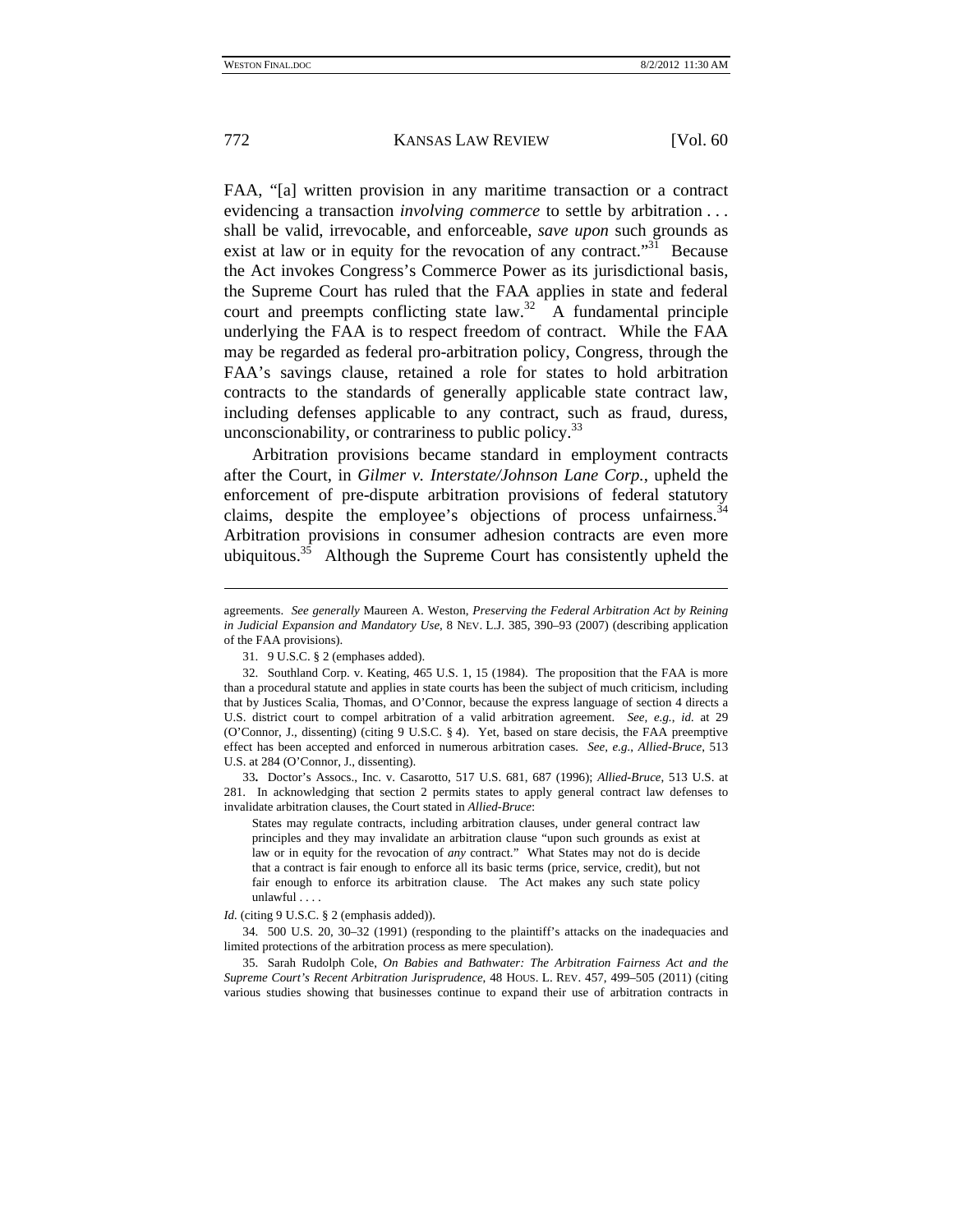arbitrability of individual disputes involving federal or state statutory and common law claims and has regarded arbitration as simply "another forum," it has also cautioned that the ability to vindicate substantive rights must not be impaired.<sup>36</sup>

The FAA was enacted to reverse then long-standing judicial hostility to private agreements to arbitrate or to *ouster* courts from jurisdiction.<sup>37</sup> And it did. In a body of arbitration jurisprudence, the Supreme Court has declared the FAA a "national policy favoring arbitration."<sup>38</sup> Corporate America has embraced arbitration not only for the private resolution of disputes with other businesses, but also as the process of choice in dealing with disputes with consumers or employees. Unless those consumers or employees act together. Judicial hostility has arguably transformed into infatuation with arbitration. $39$  Unless it is class arbitration. Corporate entities, which seek arbitration as to individuals, generally resist arbitration when pursued by individuals on a class basis, and they complain of the risks, akin to those raised by individual plaintiffs as in *Gilmer*, of the arbitrariness of one arbitrator's power in a class case.<sup>40</sup>

consumer and employment settings).

<sup>36.</sup> *See, e.g.*, EEOC v. Waffle House, Inc., 534 U.S. 279, 296 n.10 (2002) ("To the extent the Court of Appeals construed an employee's agreement to submit his claims to an arbitral forum as a waiver of the substantive statutory prerogative of the EEOC to enforce those claims for whatever relief and in whatever forum the EEOC sees fit, the court obscured this crucial distinction and ran afoul of our precedent."); Mitsubishi Motors Corp. v. Soler Chrysler-Plymouth, Inc., 473 U.S. 614, 628 (1985) ("By agreeing to arbitrate a statutory claim, a party does not forgo the substantive rights afforded by the statute; it only submits to their resolution in an arbitral, rather than a judicial, forum.").

<sup>37.</sup> *Gilmer*, 500 U.S. at 24 (explaining that the FAA's "purpose was to reverse the longstanding judicial hostility to arbitration agreements . . . and to place arbitration agreements upon the same footing as other contracts"); *cf.* Wilko v. Swan, 346 U.S. 427, 438 (1953) (refusing to enforce predispute agreement to arbitrate Securities Act claims because of doubts that statutory rights could be effectively enforced in arbitration), *overruled by* Rodriguez de Quijas v. Shearson/Am. Express, Inc., 490 U.S. 477 (1989).

 <sup>38.</sup> Southland Corp. v. Keating, 465 U.S. 1, 10 (1984) (explaining that the FAA "declared a national policy favoring arbitration"). The Court's interpretation of the FAA, however, has been widely criticized as overly broad. *See, e.g.*, Margaret L. Moses, *Statutory Misconstruction: How the Supreme Court Created a Federal Arbitration Law Never Enacted by Congress*, 34 FLA. ST. U. L. REV. 99, 105–08 (2006) (analyzing the FAA's legislative history to illustrate Congress intended a narrow application of the FAA to disputes among merchants).

<sup>39.</sup> *See* Stempel, *supra* note 5 (describing the Supreme Court's modern construction of the FAA).

<sup>40.</sup> *See* David Horton, *Arbitration as Delegation*, 86 N.Y.U. L. REV. 437, 461 (2011) ("For companies, however, the most advantageous aspect of their control over arbitral procedures was the chance to prohibit class action lawsuits.").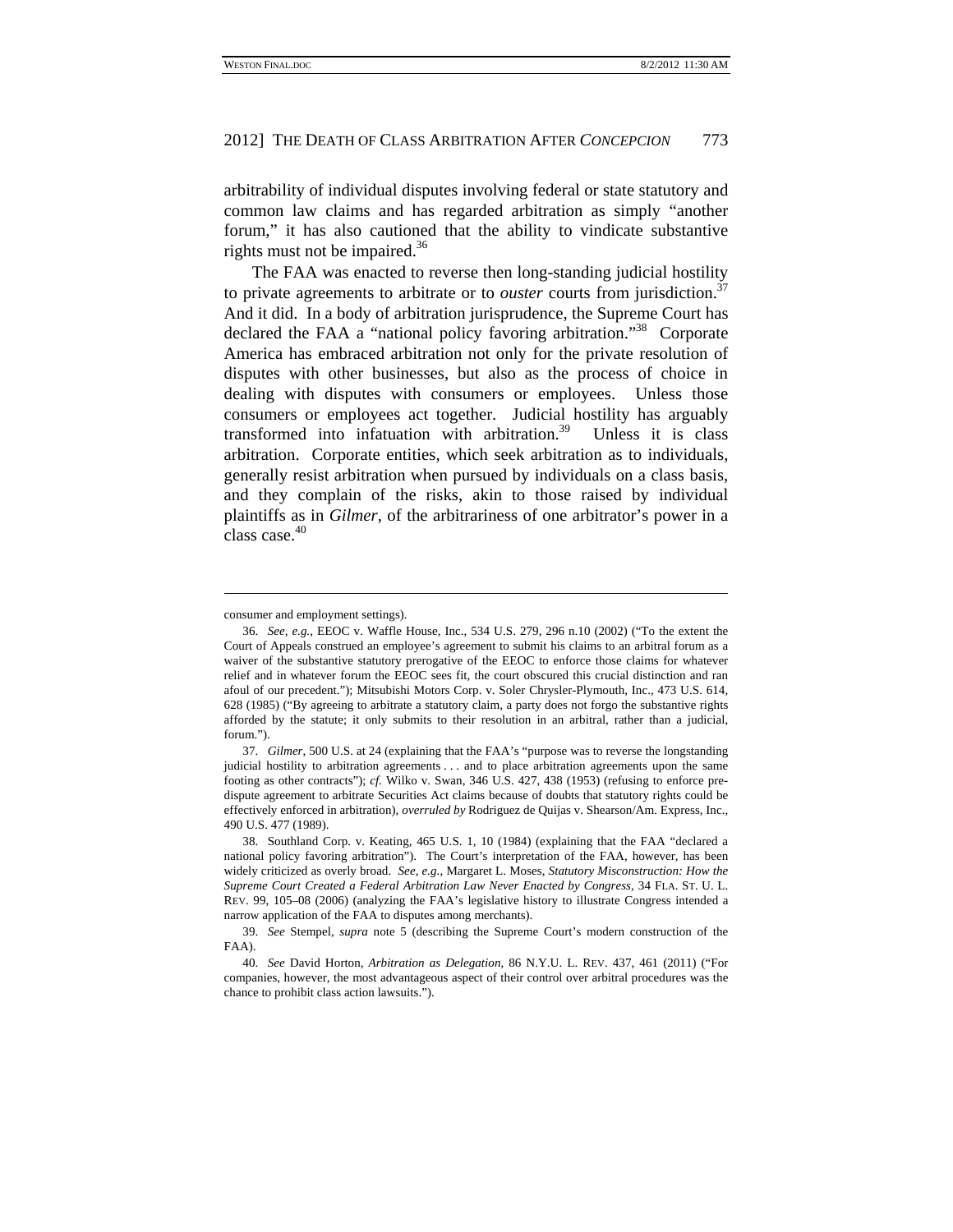# *B. Federal Arbitration Law and Class Actions*

The FAA, in text a relatively simple procedural statute that provides for the enforcement of valid arbitration contracts, is silent on any treatment of class actions or class relief. $41$  Modern class actions have been a vital procedural option for aggregate party litigation claims since adopted in Rule 23 of the Federal Rules of Civil Procedure in 1966.<sup>42</sup>

The question of the interplay between class actions and arbitration came before the Supreme Court indirectly in the early 1980s in *Southland*. 43 *Southland* involved a class action initially filed in state court by franchisees of 7-Eleven stores in California.<sup>44</sup> The defendant petitioned to compel arbitration, and the plaintiffs sought class status in arbitration.<sup>45</sup> The California Supreme Court denied arbitration, ruling that the state statute required judicial consideration of franchise disputes.<sup>46</sup> The court, nevertheless, also addressed the concept of classwide arbitration, expressing concerns over class waivers and recognizing class arbitration as a viable option akin to consolidated judicial proceedings.<sup>47</sup> On the preemption issue, the U.S. Supreme Court reversed, holding the FAA preempted the conflicting state law.<sup>48</sup> Regarding the question of "superimposing class action procedures on a contract arbitration,"<sup>49</sup> the Court recognized that class arbitration was permissible under California state law.<sup>50</sup> Concluding that a federal question was not involved, the U.S. Supreme Court determined it lacked jurisdiction to address whether the FAA bars class action arbitration.<sup>51</sup>

In 2003, class arbitration again came before the Supreme Court in *Green Tree Financial Corp. v. Bazzle*. 52 The consumer lending contract

 $\overline{\phantom{a}}$ 

51. *Id.* at 9.

<sup>41.</sup> *See* 9 U.S.C. §§ 1–16 (2006).

<sup>42.</sup> *See supra* note 24 and accompanying text.

 <sup>43. 465</sup> U.S. 1 (1984).

<sup>44.</sup> *Id.* at 3–4.

<sup>45.</sup> *Id.* at 4.

 <sup>46.</sup> Keating v. Superior Court, 645 P.2d 1192, 1203–04 (1982) ("We simply reject . . . that those [FAA] principles are so unyielding as to require enforcement of an agreement to arbitrate a dispute over the application of a regulatory statute which a state legislature, in conformity with analogous federal policy, has decided should be left to judicial enforcement."), *rev'd in part*, *appeal dismissed in part sub nom. Southland*, 465 U.S. 1.

<sup>47.</sup> *Id.* at 1207–09.

<sup>48.</sup> *Southland*, 465 U.S. at 16.

<sup>49.</sup> *Id.* at 9.

<sup>50.</sup> *Id.* at 9 n.4.

 <sup>52. 539</sup> U.S. 444, 447 (2003) (plurality opinion).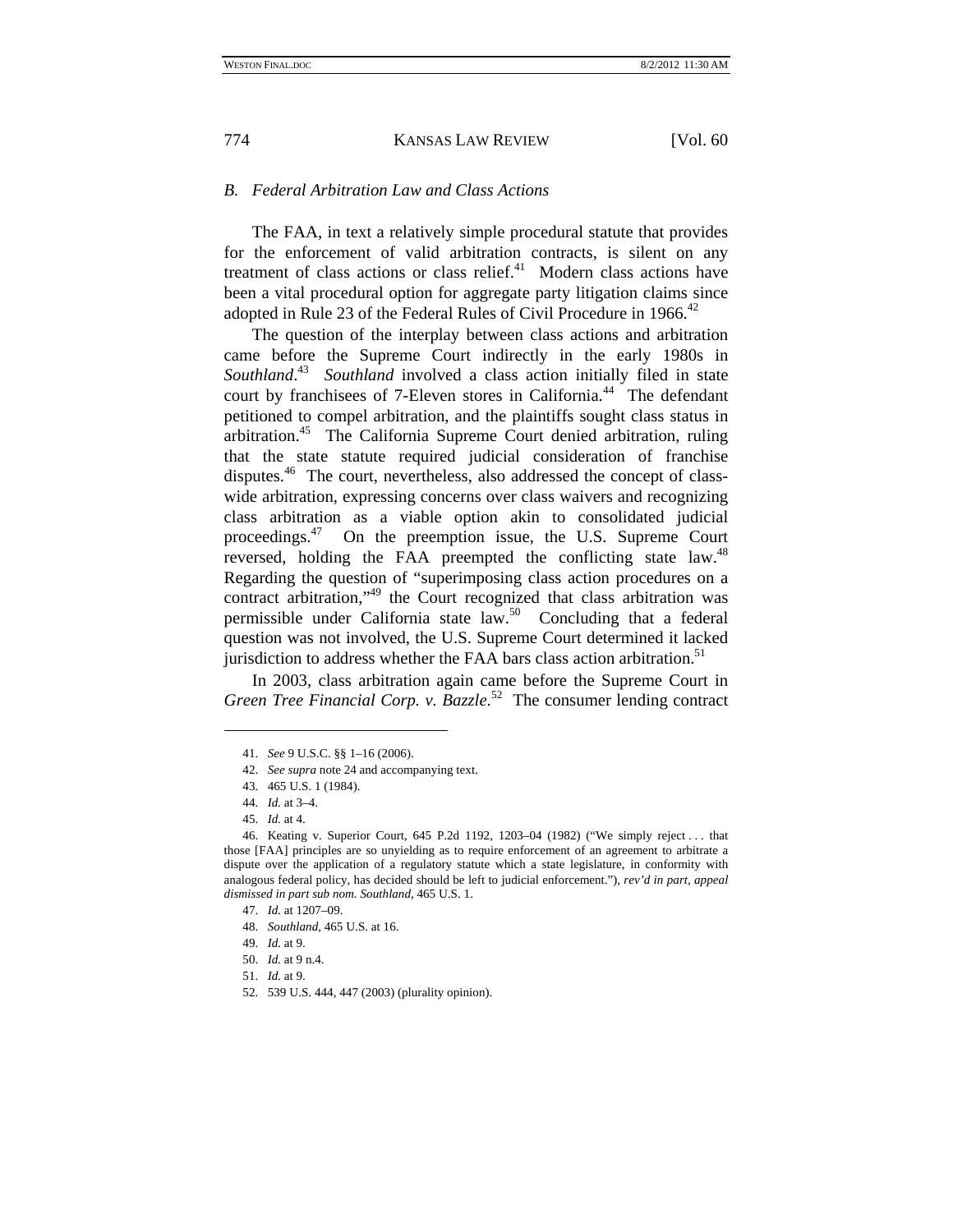in *Bazzle* contained a standard arbitration clause but appeared silent as to class actions.<sup>53</sup> The South Carolina Supreme Court held that the case could proceed in class arbitration, reasoning that such a process effectuated both the arbitration agreement and operative state consumer protection law, which allowed class claims.<sup>54</sup> The U.S. Supreme Court, however, in a plurality decision (Justices Breyer, Scalia, Souter, and Ginsburg) concluded that the FAA required the arbitrator to determine "whether the arbitration contracts forbid class arbitration."<sup>55</sup> Post-*Bazzle*, courts and arbitration providers presumed that arbitrators were to interpret arbitration contracts to determine the parties' intent regarding class arbitration and that, implicitly, class-wide arbitration was a viable procedure under the FAA.<sup>56</sup>

In 2010, the Court's sentiment toward class arbitration appeared to take a sharp turn in *Stolt-Nielsen*. 57 Seemingly similar to *Bazzle*, the underlying arbitration agreement in *Stolt-Nielsen* was silent on the issue of class arbitration.58 On the basis that the agreement did not preclude class arbitration, the arbitration panel ordered class arbitration.<sup>59</sup> Writing for the 5–3 majority, Justice Alito (joined by Justices Roberts, Scalia, Kennedy, and Thomas) seemingly departed from *Bazzle* and held that arbitrators exceeded their authority or acted in manifest disregard in imposing class arbitration absent an (express) agreement by the parties to allow class arbitration.60 Marginalizing *Bazzle* as a mere plurality

<sup>53.</sup> *Id.* at 448–50.

 <sup>54.</sup> Bazzle v. Green Tree Fin. Corp., 569 S.E.2d 349, 360–61 (S.C. 2002), *vacated* 539 U.S. 444. The court also acknowledged that to interpret silence as a ban on class actions in arbitration would allow the drafting party to "effectively prevent class actions against it without having to say it was doing so in the agreement" and that express bans on class-wide arbitration would "undermine[] principles favoring expeditious and equitable case disposition." *Id.* at 360 & n.21 ("Under those circumstances, parties with nominal individual claims, but significant collective claims, would be left with no avenue for relief and the drafting party with no check on its abuses of the law.").

<sup>55.</sup> *Bazzle*, 539 U.S. at 453–54 (plurality opinion); *see also id.* at 454–55 (Stevens, J., concurring in the judgment and dissenting in part) (stating that the FAA did not preclude a state court from authorizing class arbitration).

<sup>56.</sup> *See* Garcia v. DIRECTV, Inc., 115 Cal. App. 4th 297, 304 n.4 (2004) (following *Bazzle* and stating that "[i]mplicit in *Bazzle* is the notion that, absent a class action waiver, classwide arbitration is proper under the FAA"). After *Bazzle*, leading arbitration providers promulgated rules governing their administration of arbitral class actions. *See supra* note 4 and accompanying text.

 <sup>57. 130</sup> S. Ct. 1758 (2010).

<sup>58.</sup> *Id.* at 1766.

<sup>59.</sup> *Id.*

<sup>60.</sup> *Id.* at 1772, 1775–76 ("Unfortunately, the opinions in *Bazzle* appear to have baffled the parties . . . . For one thing, the parties appear to have believed that the judgment in *Bazzle* requires an arbitrator, not a court, to decide whether a contract permits class arbitration. . . . *Bazzle* did not establish the rule to be applied in deciding whether class arbitration is permitted.").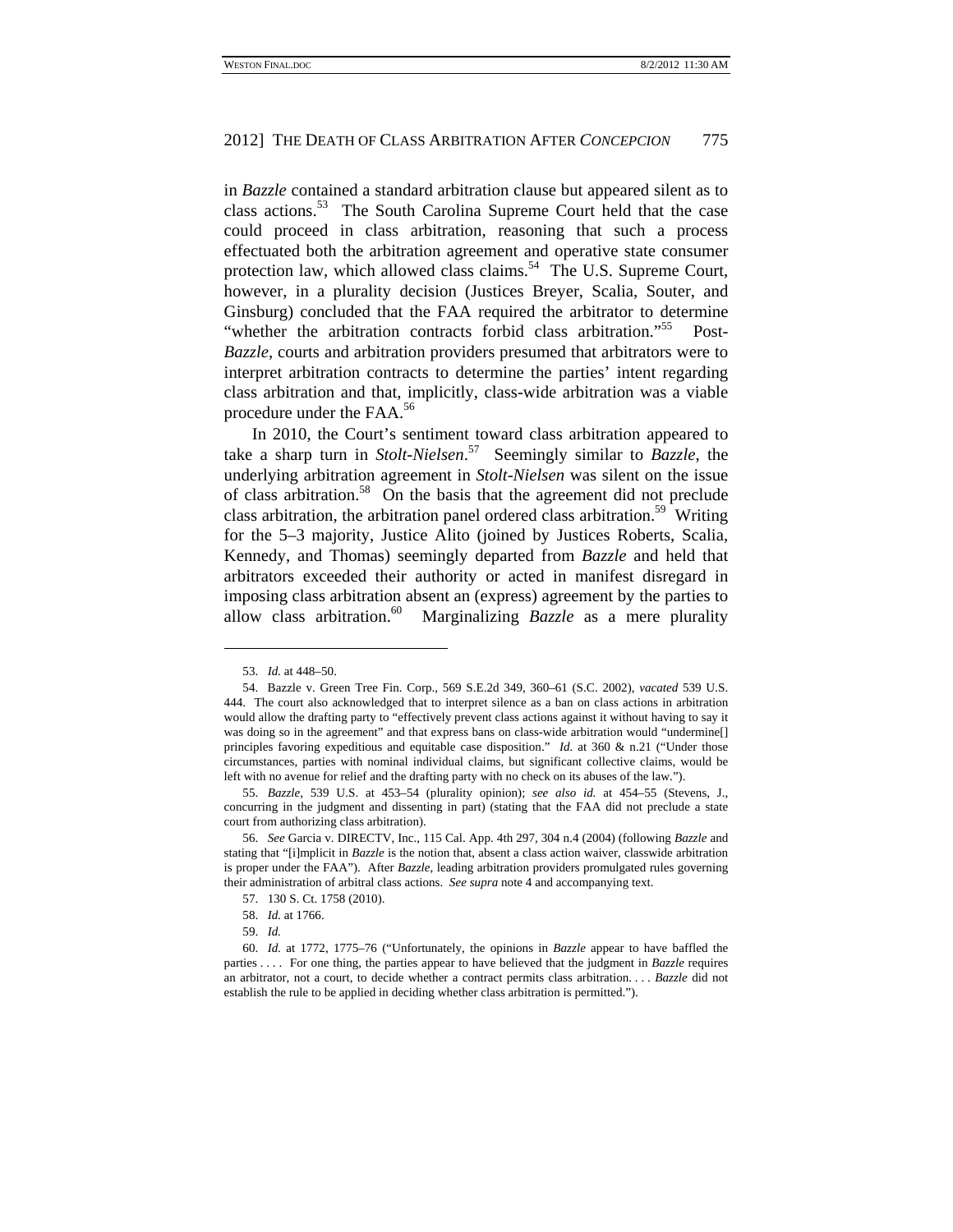opinion, the Court proceeded to critique class arbitrations and described "just some of the fundamental" differences between bilateral and class arbitrations as "too great for arbitrators to presume."61

After *Stolt-Nielsen*, a contract silent on arbitration could not be construed to authorize class arbitration absent extrinsic evidence authorizing such. Meanwhile, lawsuits challenging the enforceability of "express bans" on class actions or "class action waivers" in arbitration contracts continued to mount in the lower state and federal courts.<sup>62</sup> Courts had largely divided on whether the class waivers were to be enforced "according to their terms" pursuant to the FAA's command, or were subject to scrutiny under state contract law. The California Supreme Court's rule on class waivers was made clear through a decision in *Discover Bank v. Superior Court*, which held a class action waiver, specifically in adhesion consumer contracts involving small amounts of damages and imposed by a party with superior bargaining power, unconscionable.63 After *Discover Bank*, California courts regularly found waivers of class litigation or arbitration unconscionable.<sup>64</sup> Against this backdrop, the consumer-plaintiffs in *Concepcion* sought class arbitration.<sup>65</sup>

# III. CLASS ACTION WAIVERS: FAA PREEMPTION VS. STATE UNCONSCIONABILITY

# *A.* AT&T Mobility LLC v. Concepcion

In 2002, Vincent and Liza Concepcion entered into a contract with AT&T for the sale and service of cellular telephones.<sup>66</sup> The phones were advertised as free, but the Concepcions were charged \$30.22 in sales

<sup>61.</sup> *Id.* at 1776. "[C]lass-action arbitration changes the nature of arbitration to such a degree that it cannot be presumed the parties consented to it by simply agreeing to submit their disputes to an arbitrator." *Id.* at 1775.

<sup>62.</sup> *See* Brief for Respondents at 18, AT&T Mobility LLC v. Concepcion, 131 S. Ct. 1740 (2011) (No. 09-893), 2010 WL 4411292 at \*18 ("[C]lass-action bans have been held unenforceable under the common law of twenty States . . . .").

 <sup>63. 113</sup> P.3d 1100, 1110 (2005), *abrogated by Concepcion*, 131 S. Ct. 1740.

<sup>64.</sup> *See, e.g.*, Shroyer v. New Cingular Wireless Servs., Inc., 498 F.3d 976, 978–79 n.1 (9th Cir. 2007) (citing ten California cases also concluding that a class arbitration waiver in a consumer contract was unconscionable), *abrogated by Concepcion*, 131 S. Ct. 1740; Cohen v. DirecTV, Inc., 48 Cal. Rptr. 3d 813, 822–23 (2006), *abrogated by Concepcion*, 131 S. Ct. 1740.

 <sup>65. 131</sup> S. Ct. at 1744–45.

<sup>66.</sup> *Id.* at 1744.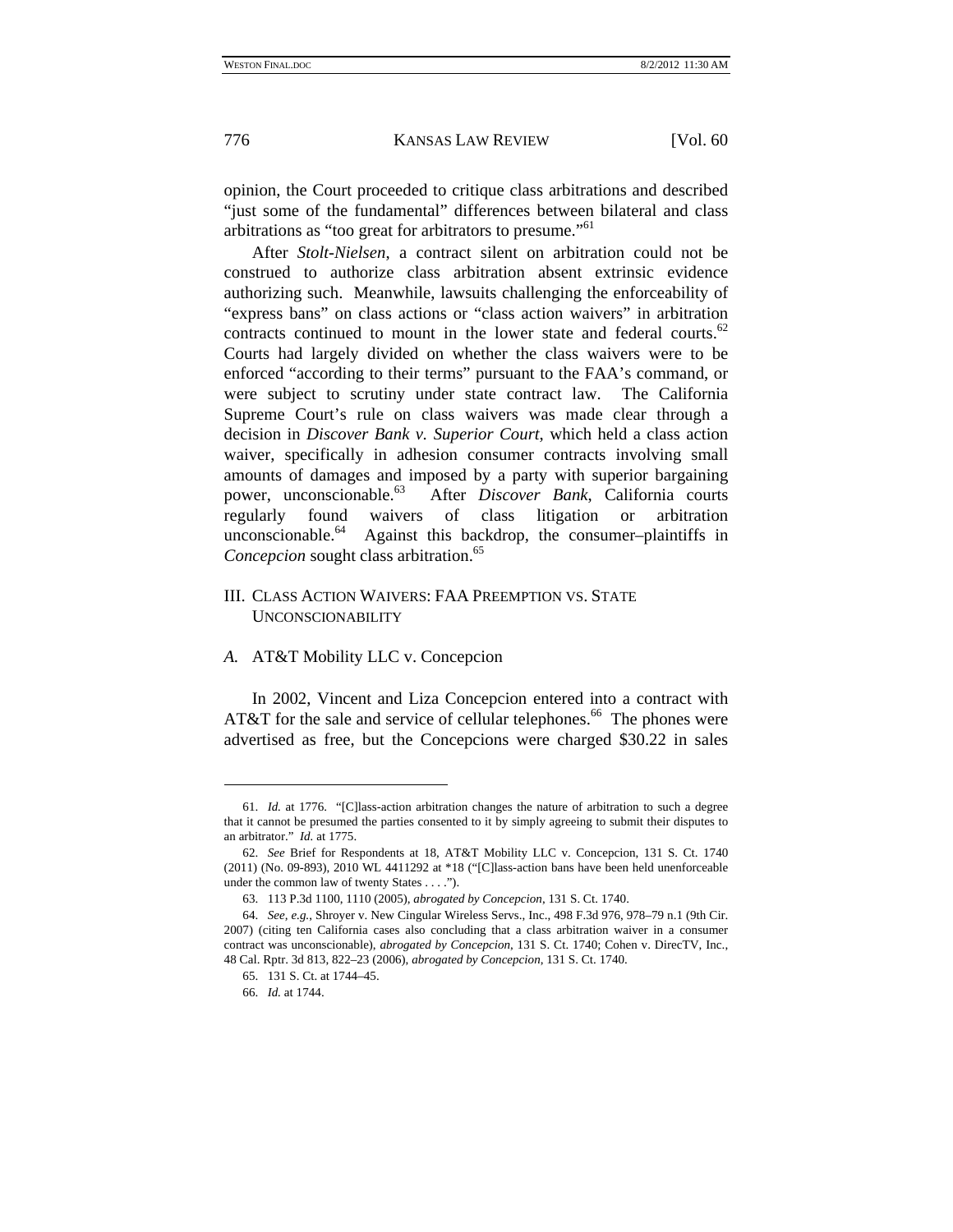$\arctan 67$  The Concepcions filed a complaint that was eventually consolidated with a class action lawsuit against AT&T in federal court in California alleging false advertising and fraud.<sup>68</sup> AT&T moved to compel arbitration pursuant to the arbitration provision in the purchase and sale contract. $69$  The arbitration clause required that claims be brought in an "individual capacity, and not as a plaintiff or class member in any purported class or representative proceeding."<sup>70</sup> The contract also provided for an informal dispute-resolution process whereby customers could complete a one-page form available on  $AT&T$ 's website.<sup>71</sup> If the dispute was not resolved within thirty days, then the customer had the option of small claims court or arbitration.<sup>72</sup> Pursuant to the provision, arbitration would take place in the county in which the customer was billed, and AT&T agreed to pay all costs for non-frivolous claims and not seek reimbursement for its attorney fees.<sup>73</sup> Further, if the Concepcions received an award larger than AT&T's last settlement offer, AT&T would pay a guaranteed minimum recovery of \$7,500 and double the attorney's fees.<sup>74</sup> The plaintiffs opposed the motion to compel arbitration, alleging it was unlawful and exculpatory based on California  $law.<sup>75</sup>$ 

## *B. Lower Court Rulings*

Although the district court acknowledged that AT&T's informal dispute resolution process was "quick, [and] easy to use," it denied AT&T's motion to compel.<sup>76</sup> The district court found the arbitration provision unconscionable under California law "because AT&T had not

 $\overline{\phantom{a}}$ 

75. *Concepcion*, 131 S. Ct. at 1745.

76. *Id.*

<sup>67.</sup> *Id.*

<sup>68.</sup> *Id.*

<sup>69.</sup> *Id.* at 1744–45.

<sup>70.</sup> *Id.* at 1744 (quoting Brief for Respondents, *supra* note 62, at 3) (internal quotation marks omitted).

<sup>71.</sup> *Id.* AT&T unilaterally modified the agreement several times during the litigation, including one modification nine months after the Concepcions filed suit, adding more "consumer-friendly" provisions through a bill stuffer procedure. Brief for Respondents, *supra* note 62, at 7.

<sup>72.</sup> *Concepcion*, 131 S. Ct. at 1744.

<sup>73.</sup> *Id.*

<sup>74.</sup> *Id*.; *cf.* Brief for Respondents, *supra* note 62, at 4–6 (asserting that AT&T's dispute process deters consumers from obtaining legal representation and noting the low number of consumer arbitrations—less than 0.0029 percent of AT&T's 90 million customers—filed over a five-year span under the process despite widespread consumer complaints about the company to the Better Business Bureau).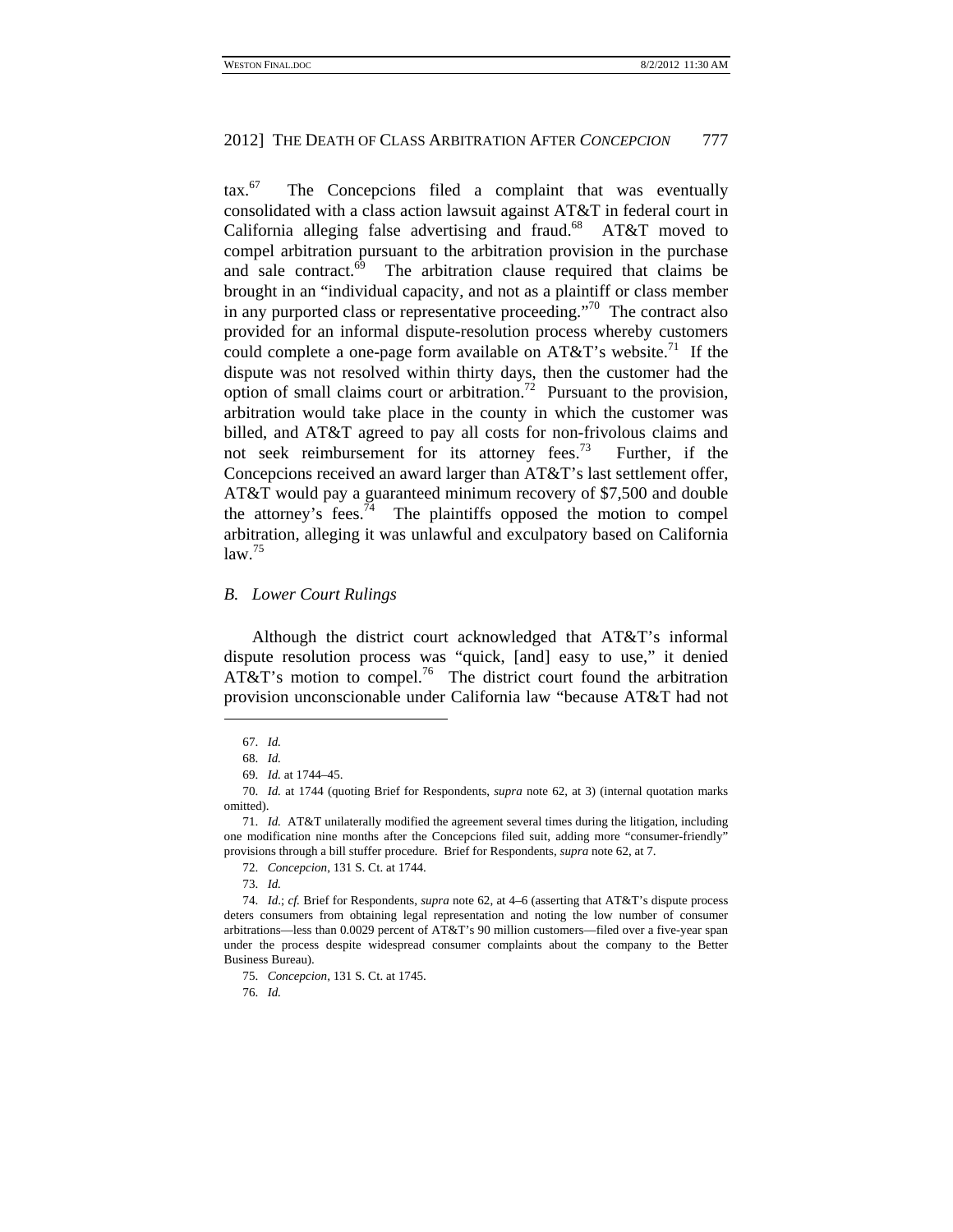shown that bilateral arbitration adequately substituted for the deterrent effects of class actions."<sup>77</sup> The Ninth Circuit affirmed, holding that the class action waiver in AT&T's consumer contract was unconscionable under the California Supreme Court's decision in *Discover Bank* and that the FAA did not preempt application of the state unconscionability laws to arbitration contracts*.* 78 According to the Ninth Circuit, "applying California's generally applicable contract law to refuse enforcement of the unconscionable class action waiver in this case does not stand as an obstacle to the purposes or objectives of the [FAA], and is, therefore, not impliedly preempted."79

## *C. The U.S. Supreme Court*

The formal question before the Supreme Court was "whether the FAA prohibits States from conditioning the enforceability of certain arbitration agreements on the availability of class-wide arbitration procedures."80 More specifically, the Court addressed "whether § 2 preempts California's rule classifying most collective-arbitration waivers in consumer contracts as unconscionable"—the "*Discover Bank* rule."<sup>81</sup>

In reversing the Ninth Circuit, a majority of the Supreme Court held that the FAA preempted the *Discover Bank* rule because it "stands as an obstacle to the accomplishment" of the FAA's purposes and objectives.<sup>82</sup> While not finding a direct conflict between the state unconscionability rule and the  $FAA$ <sup>83</sup>, Justice Scalia, writing for the 5–4 majority (joined by Justices Roberts, Kennedy, Thomas, and Alito), declared that "[r]equiring the availability of class-wide arbitration interferes with

<sup>77.</sup> *Id.* (citing Laster v. T-Mobile USA, Inc., No. 05CV1167 DMS (AJB), 2008 WL 5216255, at \*14 (S.D. Cal. Aug. 11, 2008), *rev'd by Concepcion*, 131 S. Ct. 1740).

<sup>78.</sup> *Id.* The Ninth Circuit explained that class action waivers were on the same footing regardless of whether they occurred in the arbitration context or outside of it. *Id.* (citing Laster v. AT&T Mobility LLC, 584 F.3d 849, 858 (9th Cir. 2009), *rev'd sub nom. Concepcion*, 131 S. Ct. 1740).

<sup>79.</sup> *Laster*, 584 F.3d at 858 (quoting Shroyer v. New Cingular Wireless Servs., Inc., 498 F.3d 976, 993 (9th Cir. 2007), *abrogated by Concepcion*, 131 S. Ct. 1740) (internal quotation marks omitted).

<sup>80.</sup> *Concepcion*, 131 S. Ct. at 1744.

<sup>81.</sup> *Id.* at 1746.

<sup>82.</sup> *Id.* at 1753 (quoting Hines v. Davidowitz, 312 U.S. 52, 67 (1941)).

 <sup>83. &</sup>quot;The FAA does not contain an express preemption clause." Christopher R. Drahozal, *Federal Arbitration Act Preemption*, 79 IND. L. J. 393, 397–98 (2004) (explaining, however, that traditional preemption analysis examines whether a conflict exists between the state and federal rule).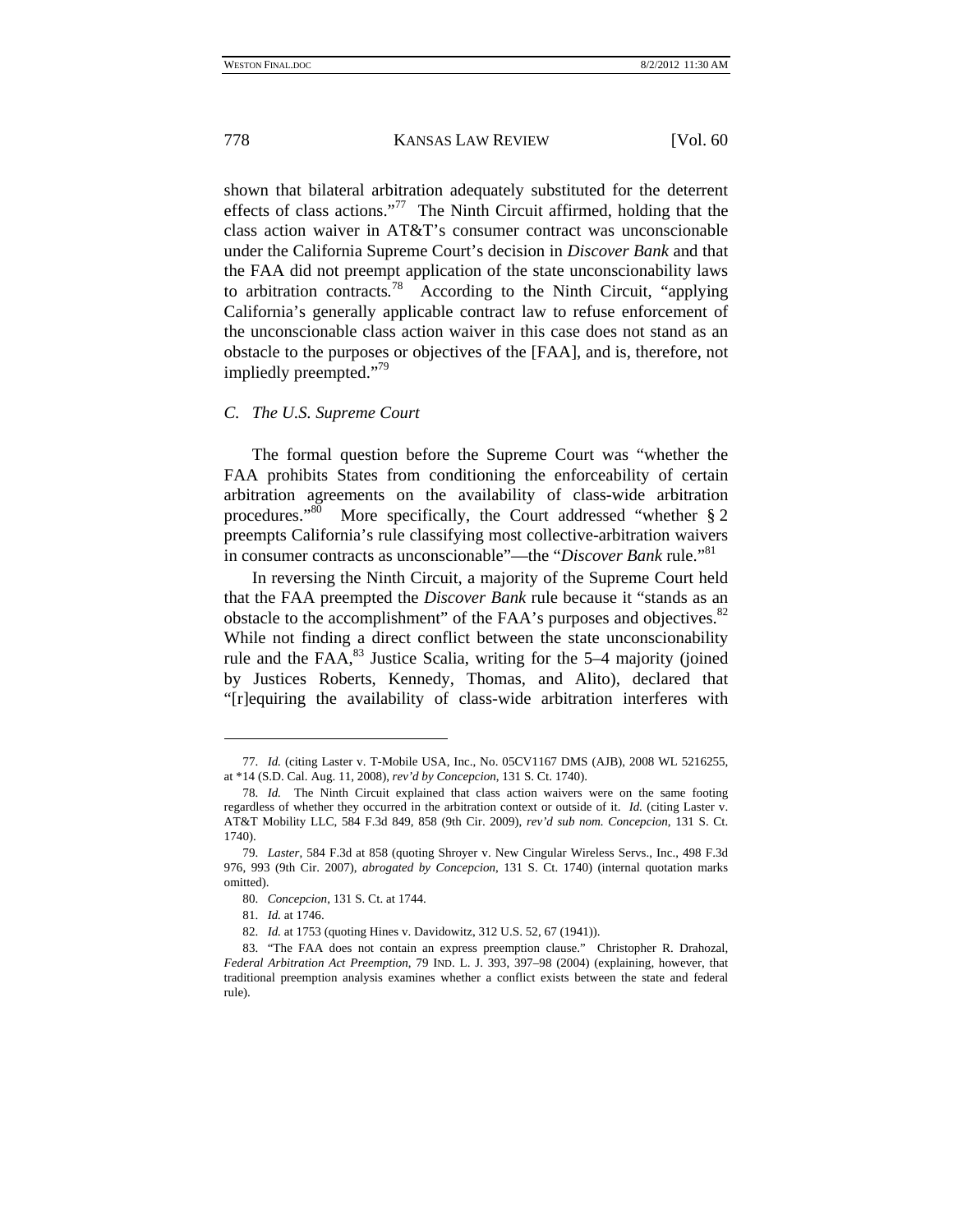fundamental attributes of arbitration and thus creates a scheme inconsistent with the FAA."84 Justice Scalia spoke of arbitration under the FAA as a streamlined, informal, and inexpensive proceeding between two parties, seemingly oblivious of the trend in commercial arbitration toward formalized and protracted processes.<sup>85</sup> Justice Scalia, however, also cited additional complexities in administering class arbitration and advised that "class arbitration greatly increases risks to defendants . . . [and] is poorly suited to the higher stakes of class litigation."<sup>86</sup> Projecting the defendant's perspective, Justice Scalia noted that "[w]e find it hard to believe that defendants would bet the company with no effective means of review, and even harder to believe that Congress would have intended to allow state courts to force such a decision."<sup>87</sup> Obliquely addressing the savings clause, the Court noted that the FAA "permits agreements to arbitrate to be invalidated by 'generally applicable contract defenses, such as fraud, duress, or unconscionability,' [although] not by defenses that apply only to arbitration or that derive their meaning from the fact that an agreement to arbitrate is at issue."<sup>88</sup>

Justice Thomas, on the other hand, has long maintained that the FAA does not apply in state courts.<sup>89</sup> Nevertheless, he "reluctantly" joined the Court's opinion, concurring in the judgment but otherwise contending that the FAA savings clause, and thus state contract defenses, apply at the formation stage of the arbitration agreement.<sup>90</sup> Although he recognized class waivers were exculpatory under *Discover Bank*, he argued that California's law reflected public policy rather than the making of the agreement.<sup>91</sup> Thomas asserted that courts could not refuse to enforce arbitration agreements because of such policy even if the policy applied to any contract.<sup>92</sup>

<sup>84.</sup> *Concepcion*, 131 S. Ct. at 1748.

<sup>85.</sup> *Id.* at 1749; *see also* Stipanowich, *supra* note 18, at 8–9 (discussing generally the "streamlined" concept).

<sup>86.</sup> *Concepcion*, 131 S. Ct. at 1752.

<sup>87.</sup> *Id.*

<sup>88.</sup> *Id.* at 1746 (quoting Doctor's Assocs., Inc. v. Casarotto, 517 U.S. 681, 687 (1996)).

<sup>89.</sup> *See, e.g.*, Allied-Bruce Terminix Cos. v. Dobson, 513 U.S. 265, 285 (1995) (Thomas, J., dissenting).

<sup>90.</sup> *Concepcion*, 131 S. Ct. at 1754–55 (Thomas, J., concurring) (citing Wyeth v. Levine, 555 U.S. 555, 582–604 (2009) (Thomas, J., concurring in the judgment)) ("[A]lthough I adhere to my views on purposes-and-objectives pre-emption, I reluctantly join the Court's opinion.").

<sup>91.</sup> *Id.* at 1756.

<sup>92.</sup> *Id.* at 1754–55.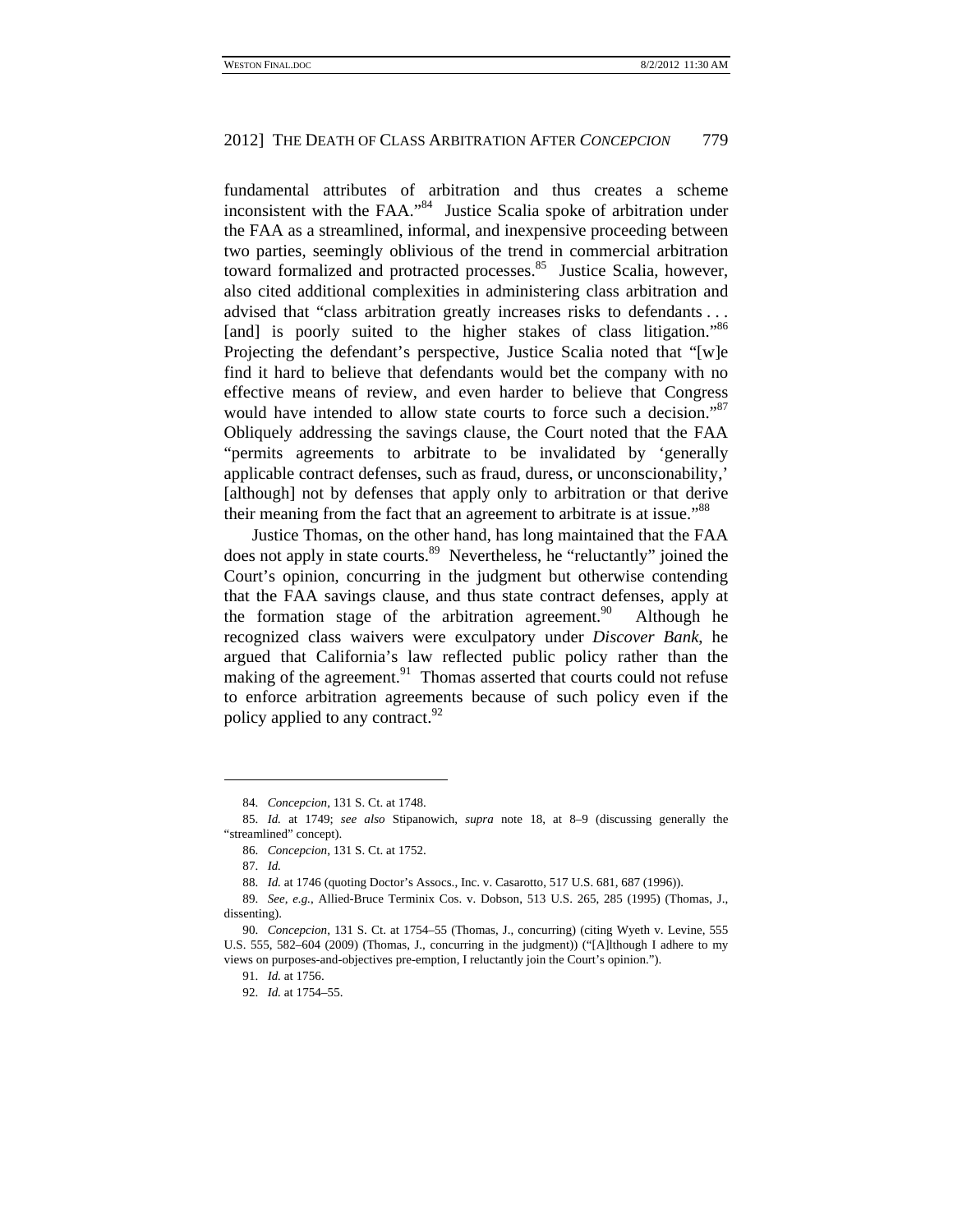In dissent, Justice Breyer (joined by Justices Ginsburg, Sotomayor, and Kagan) argued that the California law was consistent with the FAA and applied equally to contracts to arbitrate or litigate.<sup>93</sup> Breyer argued that "class arbitration is consistent with the use of arbitration. . . . [And it] is well known in California and followed elsewhere."<sup>94</sup> They challenged the majority's assertion that class arbitration is fundamentally incompatible with arbitration and proposed that the proper comparison is class arbitration to judicial class actions, not bilateral arbitration.<sup>95</sup> In response to the majority's critique of class arbitration, Justice Breyer noted the countervailing advantages of the process, stating that "a single class proceeding is surely more efficient than thousands of separate proceedings for identical claims. . . . [I]f speedy resolution of disputes were all that mattered, then the *Discover Bank* rule would reinforce, not obstruct, that objective of the Act."96 He recognized, as a practical matter, that most small-dollar claimants subject to class waivers would simply abandon their claims and go without legal representation.<sup>97</sup> Lastly, Justice Breyer pointed to the federalism concerns raised by the decision, urging that through the FAA savings clause "Congress retained for the States an important role incident to agreements to arbitrate."98

## *D. Defining* Concepcion

The *Concepcion* decision has been both lauded by businesses and derided by others as a license for wide-spread, small-claims, corporate fraud.<sup>99</sup> In the context of the Supreme Court's arbitration jurisprudence,

<sup>93.</sup> *Id.* at 1757–58 (Breyer, J., dissenting).

<sup>94.</sup> *Id.* at 1758 (citing AAA and JAMS class arbitration rules as support).

<sup>95.</sup> *See id.* at 1759.

<sup>96.</sup> *Id.* at 1759–60.

<sup>97.</sup> *Id.* at 1760–61 (noting *Discover Bank*'s recognition that, under class waivers, "the terms of consumer contracts can be manipulated to insulate an agreement's author from liability for its own frauds by 'deliberately cheat[ing] large numbers of consumers out of individually small sums of money'" (quoting 113 P.3d 1100, 1110 (2005), *abrogated by Concepcion*, 131 S. Ct. 1740)).

<sup>98.</sup> *Id.* at 1762 (citing 9 U.S.C. § 2 (2006)).

<sup>99.</sup> *See, e.g.*, Cole, *supra* note 35, at 463 (describing *Concepcion* as the "nail in the coffin" of class arbitration); *see also* Frank Blechschmidt, Comment, *All Alone in Arbitration:* AT&T Mobility v. Concepcion *and the Substantive Impact of Class Action Waivers*, 160 U. PA. L. REV. 541, 542 (2012) (arguing that "[b]ecause class actions are so intimately linked to the vindication of substantive rights, the Court should not have unilaterally made a policy decision as to when the use of class proceedings is appropriate"). Businesses, on the other hand, praised the decision, with AT&T stating that "its arbitration program is 'free, fair, easy to use and consumer friendly.'" Robert Barnes, *Supreme Court Says Arbitration Agreements Can Ban Class-Action Efforts*, WASHINGTON POST, Apr. 27, 2011, http://www.washingtonpost.com/politics/supreme-court-says-arbitration-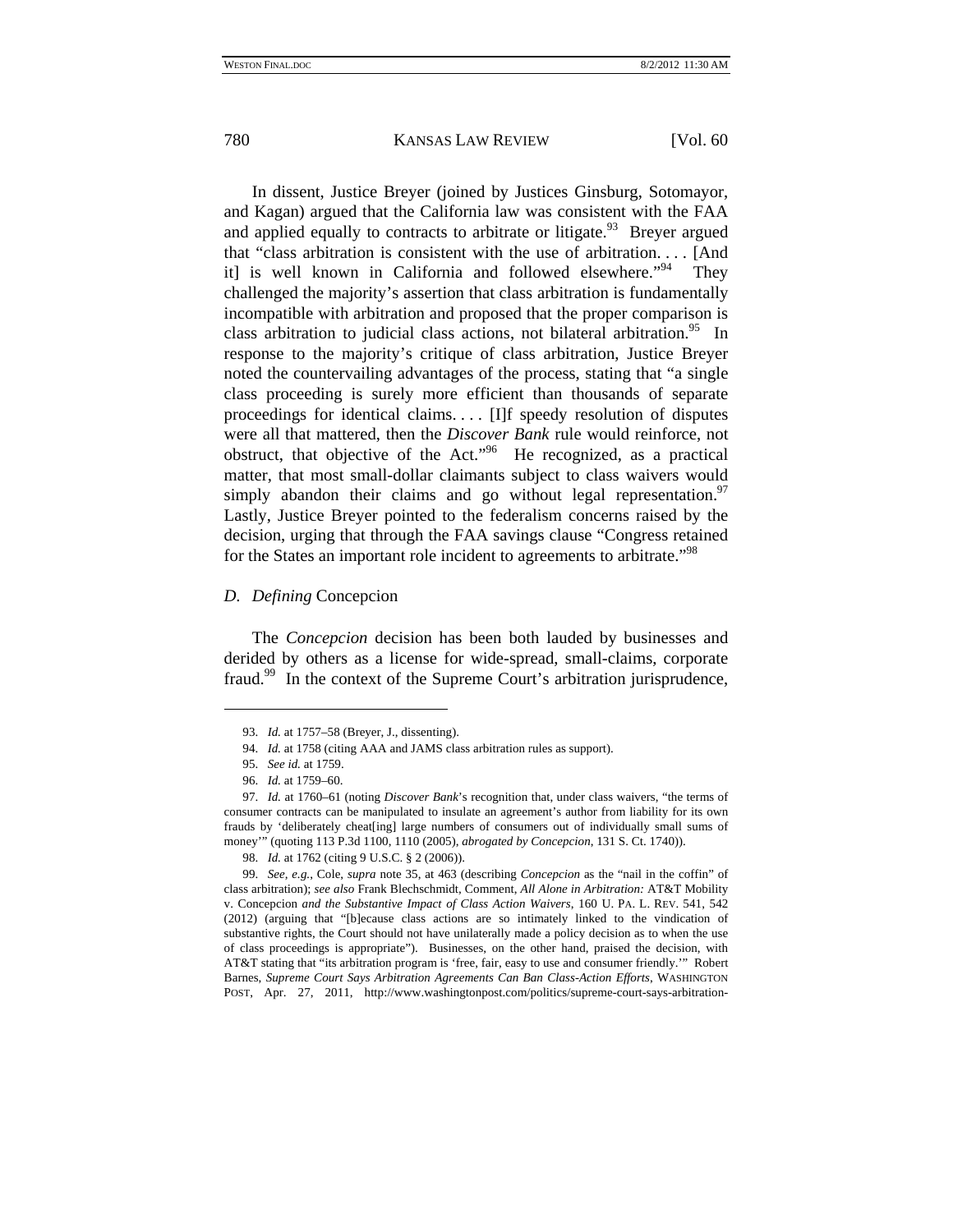the case certainly affirms the Court's deference to arbitration and reluctance to recognize exceptions to the presumption of arbitral enforceability. The Court's perception is that arbitration is quick, informal, and cheap, but that, based on reports from the commercial arbitration community, class arbitration does not align with these ideals.<sup>100</sup> The majority's argument that class actions are ill-suited for arbitration because of the high stakes involved, the limited review of the FAA, and the attendant increased risks to employers, were all raised as concerns by the plaintiff in the *Gilmer* case, yet the *Gilmer* Court rejected them.<sup>101</sup> The Court sent a mixed message that arbitration with its limited review is fine for fundamental individual rights, but not for a business entity. Perhaps this case can be distinguished because of the "consumer-friendly" aspects of the AT&T commercial arbitration clause that address consumer interest concerns yet avoid class actions (despite the risk of unconscionability in California). Yet the Court articulated a position, as it did in *Stolt-Nielsen*, that class arbitration is fundamentally different from bilateral litigation and, thus, contrary to the FAA.

# IV. POST*-CONCEPCION*: FAA PREEMPTION SCOPE, LIMITS, AND THE FUTURE OF CLASS ARBITRATION

*Concepcion* appeared to require that courts enforce class action waivers, even under circumstances where the bans on collective relief would otherwise impose unconscionable results. In ruling that the FAA preempts state law that would otherwise invalidate class action waivers, does *Concepcion* foreclose collective action by virtue of the arbitration contract? What is left for the states and the savings clause provision for generally applicable state-law defenses serving as a check on arbitration agreements under section 2? Does *Concepcion* apply where a class waiver denies parties the ability to vindicate their rights? A number of state and federal courts have upheld class action waivers contained in consumer arbitration contracts despite concerns that the provisions violated state law.102 Yet other courts and commentators are more circumspect in their reading of *Concepcion* and are defining limits to its

agreements-can-ban-class-action-efforts/2011/04/27/AFp23j0E\_story.html.

<sup>100.</sup> *See* Barnes, *supra* note 99. As it did in *Stolt-Nielsen*, the *Concepcion* Court divided on this issue along political lines. *See id.*; *see also supra* notes 5–28 and accompanying text.

<sup>101.</sup> *Concepcion*, 131 S. Ct. at 1749–52 & n.5 (citing Gilmer v. Interstate/Johnson Lane Corp., 500 U.S. 20, 30–33 (1991)).

<sup>102.</sup> *See infra* Part IV.A.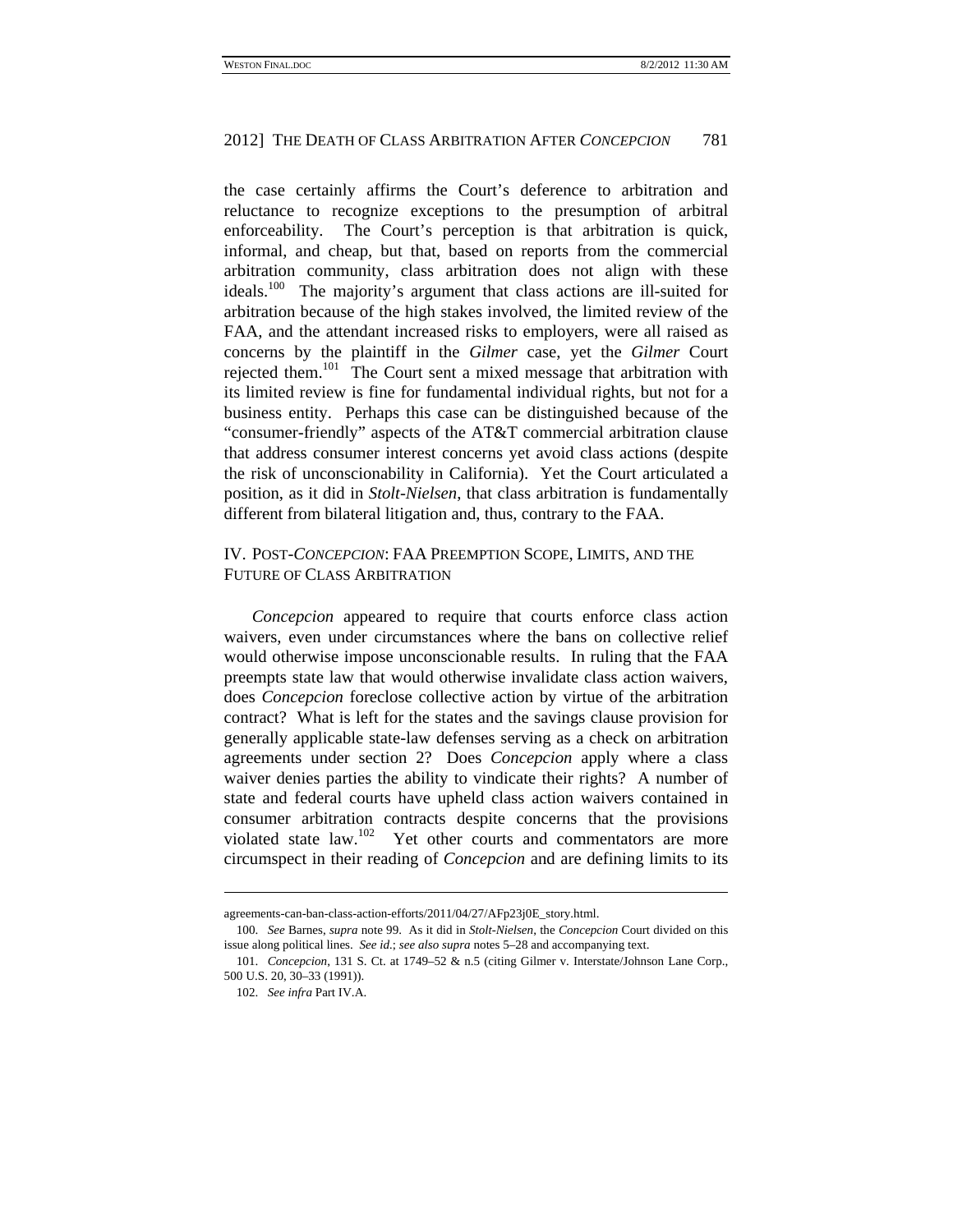preemptive scope.<sup>103</sup> Congressional responses to the concerns raised by *Concepcion* are also in the making.<sup>104</sup> The following section describes judicial responses to *Concepcion*, outlining its application as well as its potential limits.

# *A. Cases Upholding Class Action Waivers Based on FAA Preemption Even If State Law Would Invalidate Such Waivers*

After *Concepcion*, a rubber-stamp effect seemed to ensue in the courts addressing the enforceability of class action waivers in arbitration agreements. Courts largely considered their rulings bound to follow *Concepcion*, even where state law would invalidate the contractual bans*.*  The Eleventh Circuit, in *Cruz v. Cingular Wireless, LLC*, considered a consumer class action lawsuit against a cell phone company where the underlying agreement contained a class action waiver and requirement for individual arbitration.<sup>105</sup> The plaintiffs there argued that the class action waiver embedded in the arbitration provision frustrated their ability to vindicate their rights under the state deceptive trade practices statute.<sup>106</sup> Although the *Cruz* court acknowledged that the class action waiver in the consumer arbitration contract would be invalid under state law as contrary to public policy, it determined itself bound, under *Concepcion*, to enforce the class action waiver and ruled that the FAA preempted the state law, which stood as an obstacle to the accomplishment of the FAA's objective of promoting arbitration.<sup>107</sup>

In *Bernal v. Burnett*, the United States District Court for the District of Colorado considered class certification for former students of online trade schools who alleged that the defendant–operator's business practices violated state deceptive trade practices laws.<sup>108</sup> The enrollment

<sup>103.</sup> *See infra* Part IV.B.1–3.

<sup>104.</sup> *See infra* Part V.

 <sup>105. 648</sup> F.3d 1205, 1206–07 (11th Cir. 2011).

<sup>106.</sup> *Id.* at 1212 (noting the plaintiffs' argument that the waiver would exculpate defendants from liability under state law and hinder the statute's remedial purposes).

<sup>107.</sup> *Id.* (noting that *Concepcion* rejected the public policy argument that the class action waiver would operate to exculpate defendants from liability in cases of small-value claims that will go undetected and unprosecuted); *id.* at 1215 (stating that even where state law "would require the availability of classwide arbitration . . . such a state rule is inconsistent with and thus preempted by FAA § 2"); *see also* Litman v. Cellco P'ship, 655 F.3d 225, 231–32 (3d Cir. 2011) (holding a common law rule imposing class arbitration despite contractual prohibition of class or collective actions preempted by the FAA).

 <sup>108. 793</sup> F. Supp. 2d 1280, 1282 (D. Colo. 2011). The plaintiffs initially filed for class arbitration before the AAA. *Id.* at 1283. The arbitrator denied arbitration because, under *Stolt-*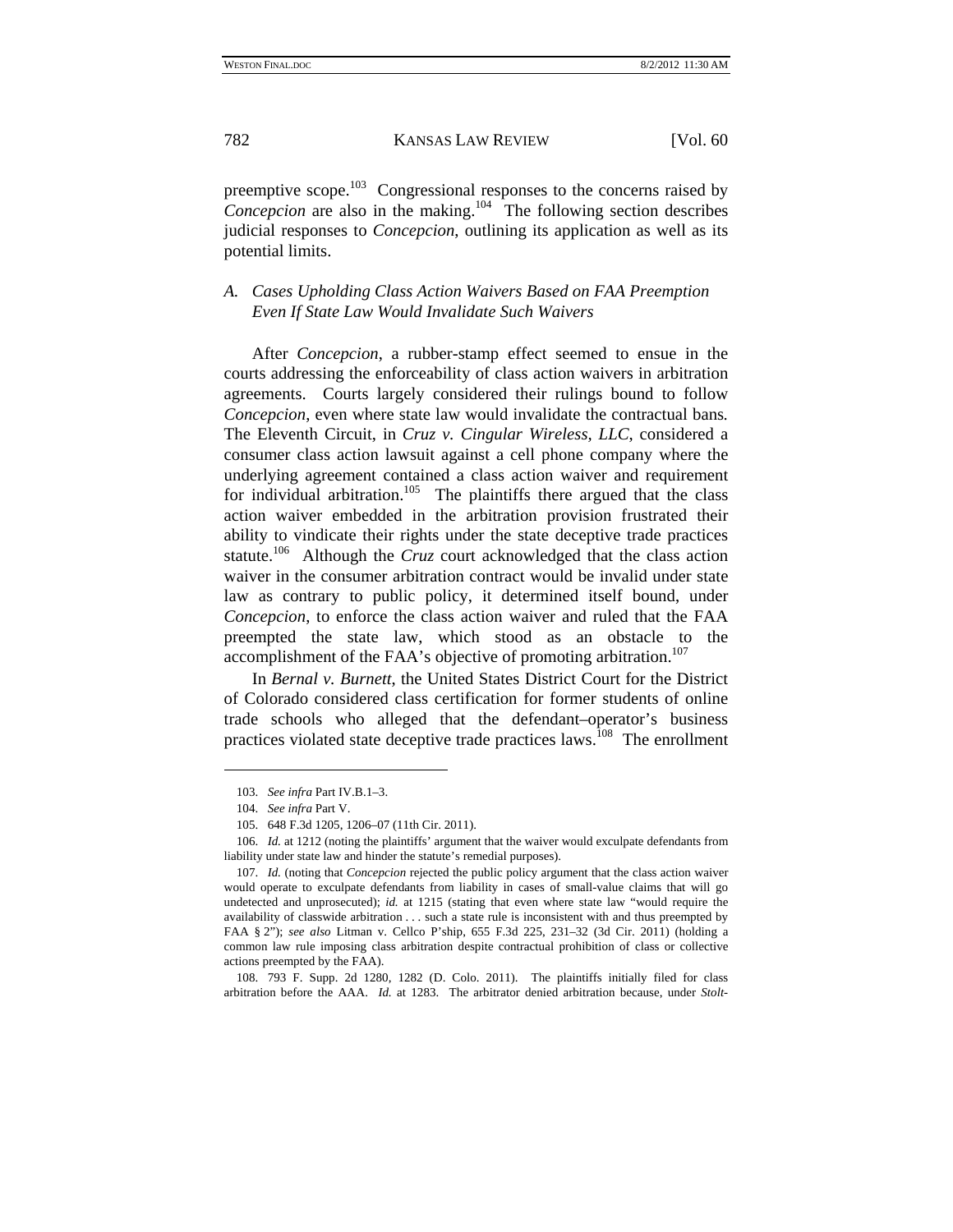documents, considered part of an adhesion contract, included an arbitration provision and class waiver.<sup>109</sup> In seeking class recognition, the plaintiffs argued that they could only realistically pursue their claims as a class—in arbitration or in court—and that the confidential nature of arbitration on an individualized basis would make it impossible to pursue their claims otherwise.110 The court conceded that, but for *Concepcion*, it would have found the arbitration agreement unconscionable.<sup>111</sup> Ruling itself bound to deny plaintiffs' desired relief, the court acknowledged the following:

There is no doubt that *Concepcion* was a serious blow to consumer class actions and likely foreclosed the possibility of any recovery for many wronged individuals.... [T]he Supreme Court considered the fact that the Concepcions and other class plaintiffs would be denied any recovery by its ruling, and ruled against the class plaintiffs nonetheless.

Extending *Concepcion* to the employment context, the United States District Court for the Northern District of California, in *Lewis v. UBS Financial Services Inc.*, dismissed an employee's putative class action, holding that a class action wavier was enforceable even if unconscionable under California law.113 Even as to federal claims under the Servicemembers Civil Relief Act (SCRA),<sup>114</sup> the United States District Court for the District of New Jersey, in *Wolf v. Nissan Motor Acceptance Corp.*, relied upon *Concepcion* in upholding the class action waiver in an arbitration agreement between a car dealer and a military serviceman.<sup>115</sup> The plaintiff argued that enforcement of the class action waiver undermined the purposes and policies of the SCRA, which was designed to protect military service members.<sup>116</sup> The court reasoned that because the SCRA does not address class waivers, and thus does not preclude them, under *Concepcion*, the arbitration clause in the contract is

1

*Nielsen*, there was no explicit agreement to class arbitration. *Id.* Thereafter, the plaintiffs filed a class action in the district court. *Id.* at 1284.

<sup>109.</sup> *Id.* at 1283.

<sup>110.</sup> *Id.* at 1287–88.

<sup>111.</sup> *Id.*

<sup>112.</sup> *Id.* at 1288.

 <sup>113.</sup> No. C 10-04867 SBA, 2011 WL 4727795, at \*4 (N.D. Cal. Sept. 30, 2011).

 <sup>114. 50</sup> U.S.C. app. §§ 501–596 (2006).

 <sup>115.</sup> No. 10-CV-3338(NLH)(KMW), 2011 WL 2490939, at \*7 (D.N.J. June 22, 2011).

<sup>116.</sup> *Id.* at \*5.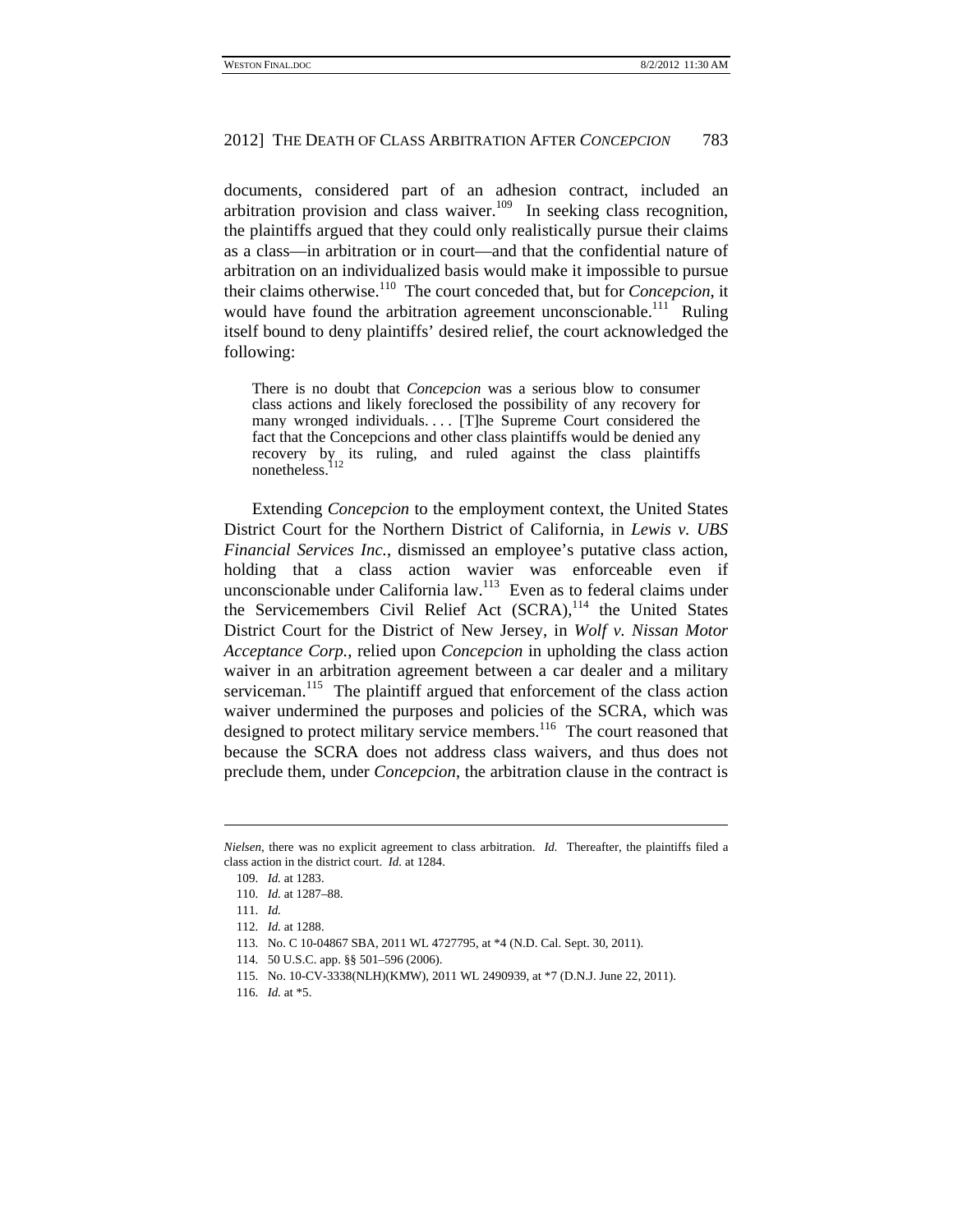valid.117 Similarly, the United States District Court for the Northern District of California, in *In re California Title Insurance Antitrust Litigation*, granted a motion to compel individual arbitration of a class action lawsuit after *Concepcion* where the arbitration agreements at issue between title insurance companies and a consolidated group of policy purchasers were silent as to class arbitration.<sup>118</sup> The court noted that, prior to *Concepcion*, it would have held the arbitration agreements unconscionable, but after the decision, it must compel arbitration "even in the absence of the opportunity for plaintiffs to bring their claims as a class action."<sup>119</sup>

Finally, even motions seeking to compel arbitration brought after *Concepcion* that would have been futile prior to *Concepcion* have been granted. The United States District Court for the Northern District of California, in *Estrella v. Freedom Financial*, granted such a motion despite plaintiffs' objections as to waiver because of the defendant's failure to seek an order compelling arbitration during the two years of litigation.<sup>120</sup> The court noted that the defendants did not waive their right to compel arbitration because, prior to *Concepcion*, they were not acting "inconsistently with a known existing right to compel arbitration."<sup>121</sup> Thus, where an express waiver on class relief is clear, courts are likely to compel individual arbitration or no arbitration at all.<sup>122</sup>

# *B. Can* Concepcion *Be Distinguished?—Limits on Class Action Waivers*

Despite *Concepcion*'s apparent mandate to enforce class action waivers under the FAA, courts have declined to enforce class action bans in cases where collective action was deemed necessary to vindicate the right in question.

<sup>117.</sup> *Id.* at \*5, \*7.

 <sup>118.</sup> No. 08-1341 JSW, 2011 WL 2566449, at \*2–3 (N.D. Cal. June 27, 2011).

<sup>119.</sup> *Id.* at \*2.

 <sup>120.</sup> No. C 09-03156 SI, 2011 WL 2633643, at \*4–5 (N.D. Cal. July 5, 2011).

<sup>121.</sup> *Id.* at \*5.

<sup>122.</sup> *See, e.g.*, Hopkins v. World Acceptance Corp., 798 F. Supp. 2d 1339, 1348–50 (N.D. Ga. 2011). The loan agreement between the consumer–borrower and the lender contained an extensively detailed arbitration agreement typed in ALL CAPITAL LETTERS (also known as screaming) that excluded class actions. *Id.* at 1342–43. The plaintiff alleged that the defendant violated, *inter alia*, the state deceptive trade practices act and Truth in Lending Act. *Id.* at 1342. In holding the class action waiver enforceable, the court noted that the waiver was clear, and under the standards established in *Concepcion*, the agreement was not unconscionable. *Id.* at 1348.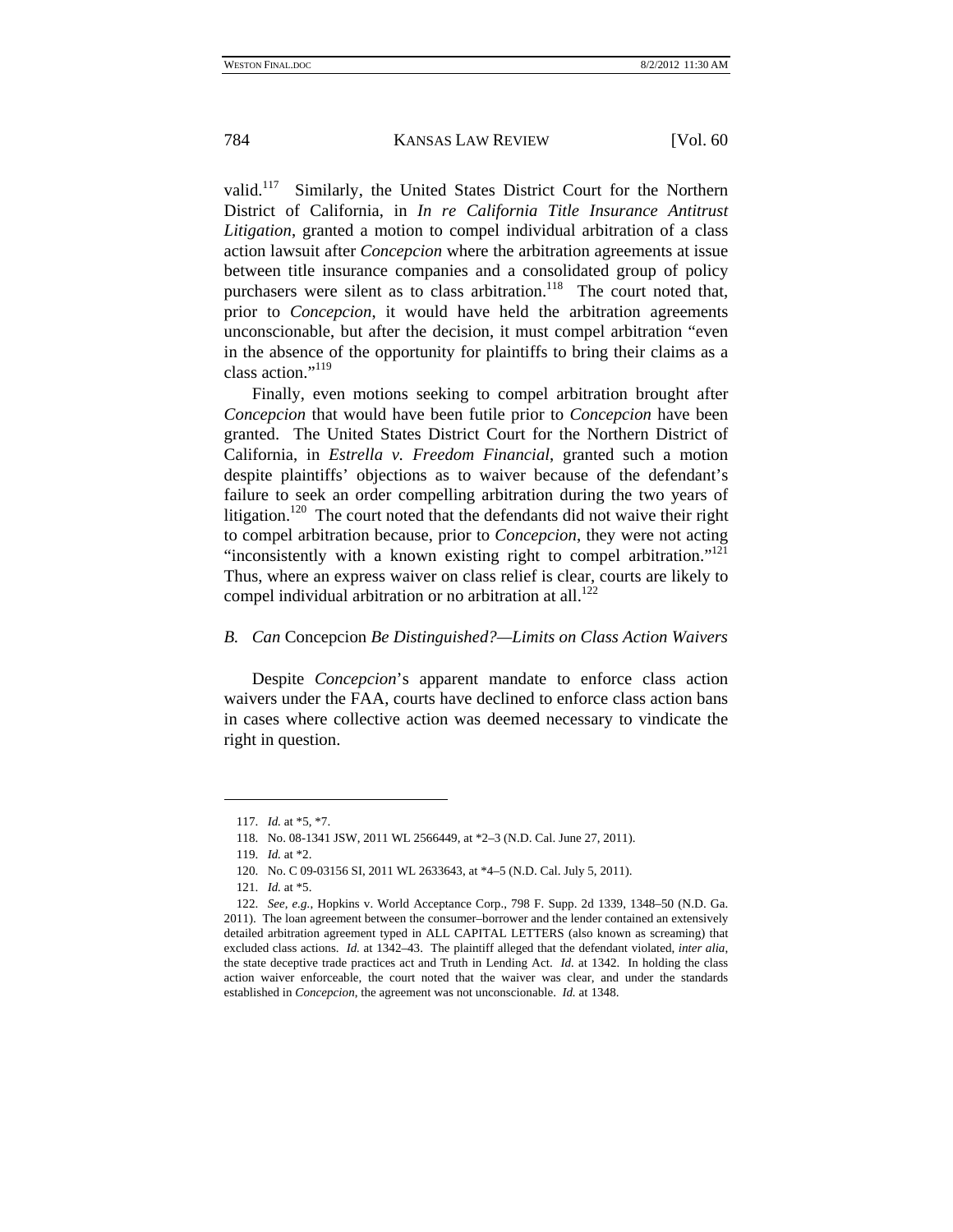1. California Courts Conflicted on When to Enforce Class Action Waivers

Although the Supreme Court held that the California Supreme Court's *Discover Bank* rule invalidating class action waivers was preempted under the FAA, California lower courts continue to struggle with enforcing class action waivers and have found circumstances in which to distinguish *Concepcion.*

### a. State Private Attorney General Actions

A California Court of Appeal, in *Brown v. Ralphs Grocery Co*., held that *Concepcion* does not apply to representative actions under the state Private Attorney General Act of 2004 (PAGA).<sup>123</sup> In *Brown*, an employee filed a class and representative action under PAGA, alleging violations under the state Labor Code.<sup>124</sup> The defendant–employer sought to compel individual arbitration pursuant to the arbitration policy, which also excluded class actions.<sup>125</sup> The court rejected the claim that the waiver was unconscionable after *Concepcion*; however, it held the waiver was not effective as to precluding the employee's right to pursue a representative claim under PAGA.126 The court stated that "[*Concepcion*] does not purport to deal with the FAA's possible preemption of contractual efforts to eliminate representative private attorney general actions to enforce the Labor Code. . . . PAGA creates a statutory right for civil penalties for Labor Code violations 'that otherwise would be sought by state labor law enforcement agencies."<sup>127</sup> The court likened the aggrieved employee's role to that of a proxy or agent of state labor law enforcement agencies.<sup>128</sup> In contrast to *Concepcion*, which involved waiving the private right of an individual, *Brown* involved a non-waivable public right.<sup>129</sup> Similar to how the EEOC is not barred by an employee's arbitration agreement from filing

 <sup>123. 128</sup> Cal. Rptr. 3d 854, 856 (Cal. Ct. App. 2011), *cert. denied*, 2012 WL 136923 (U.S. Apr. 16, 2012).

<sup>124.</sup> *Id.*

<sup>125.</sup> *Id.* at 856–57.

<sup>126.</sup> *Id.* at 859, 863.

<sup>127.</sup> *Id.* at 860–61 (quoting Amalgamated Transit Union, Local 1756 v. Superior Court, 209 P.3d 937, 943 (Cal. 2009)).

<sup>128.</sup> *Id.* at 861.

<sup>129.</sup> *Id.* (noting that a state law "established for a public reason cannot be contravened by private agreement" (quoting CAL. CIV. CODE § 3513 (West 1997)) (internal quotation marks omitted)).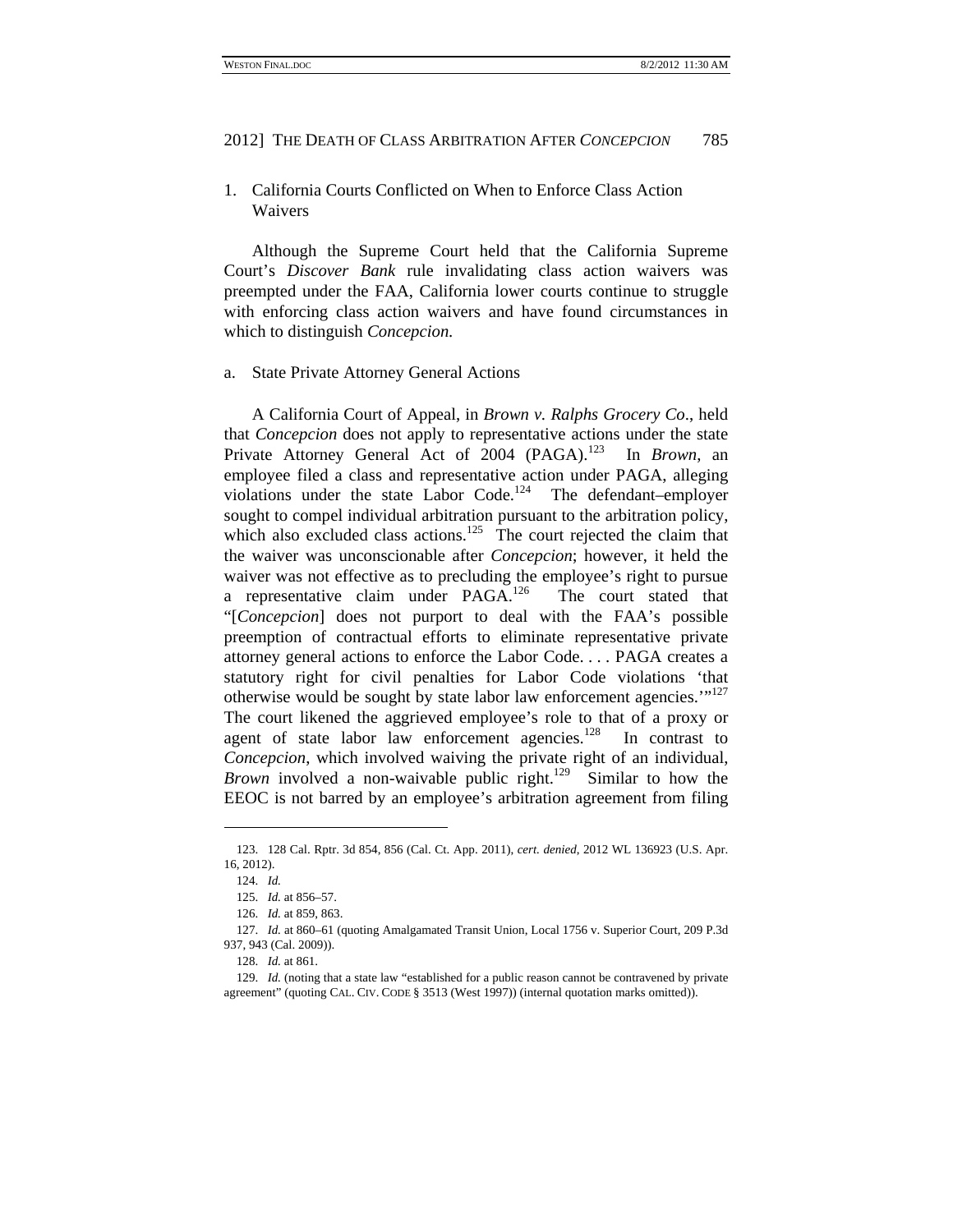suit under federal anti-discrimination laws, $130$  private citizens are "deputized" as private attorneys general to bring representative actions as a means of public enforcement of the state's labor code.<sup>131</sup> Ultimately, the court held that a private contractual agreement—the arbitration agreement—cannot serve to contravene a publicly established law.<sup>132</sup>

b. Public Injunctive Relief

The exception for PAGA claims under *Brown* is not universally accepted by the California courts. For example, the plaintiff in *Nelson v. AT&T Mobility LLC* sought to distinguish *Concepcion* by filing a class action lawsuit seeking public injunctive relief under California's unfair competition law and Consumers Legal Remedies Act and by invoking the analogy to the decisions exempting PAGA claims.<sup>133</sup> Despite the plaintiff's claim that seeking to enforce public rights would not conflict with the FAA, the court enforced the arbitration clause with a class action waiver.134 Similarly, the court, in *Kaltwasser v. AT&T Mobility LLC*, upheld an arbitral class waiver even though the plaintiff argued that enforcing the class waiver would prevent him from vindicating claims for public injunctive relief under state law, reasoning that state law could not prohibit arbitrating particular claims. $135$ 

# 2. State Contract Law Defenses: Unconscionable but Not "Anti-Arbitration"

*Concepcion* cast doubt on the continued application of section 2 contract law defenses, specifically unconscionability*.*  $Conception$ invalidated the California unconscionability standard to class waivers because it determined the defense applied "only to arbitration or derive[d] [its] meaning from the fact that an agreement to arbitrate [wa]s at issue."<sup>137</sup> Notwithstanding this ambiguous test, some courts have

<sup>130.</sup> *See* EEOC v. Waffle House, Inc., 534 U.S. 279, 296–98 (2002).

<sup>131.</sup> *Brown*, 128 Cal. Rptr. 3d at 862.

<sup>132.</sup> *See id.* at 860–61.

 <sup>133.</sup> No. C 10-4802 TEH, 2011 WL 3651153, at \*1, \*3 (N.D. Cal. Aug. 18, 2011).

<sup>134.</sup> *Id.* at \*3–4.

 <sup>135.</sup> No. C 07-00411, 2011 WL 4381748, at \*6–7 (N.D. Cal. Sept. 20, 2011).

<sup>136.</sup> *See* AT&T Mobility LLC v. Concepcion, 131 S. Ct. 1740, 1746–53 (2011) (discussing the unconscionability doctrine as argued by the Concepcions).

<sup>137.</sup> *Id.* at 1743 (citing Doctor's Assocs., Inc. v. Casarotto, 517 U.S. 681, 687 (1996)).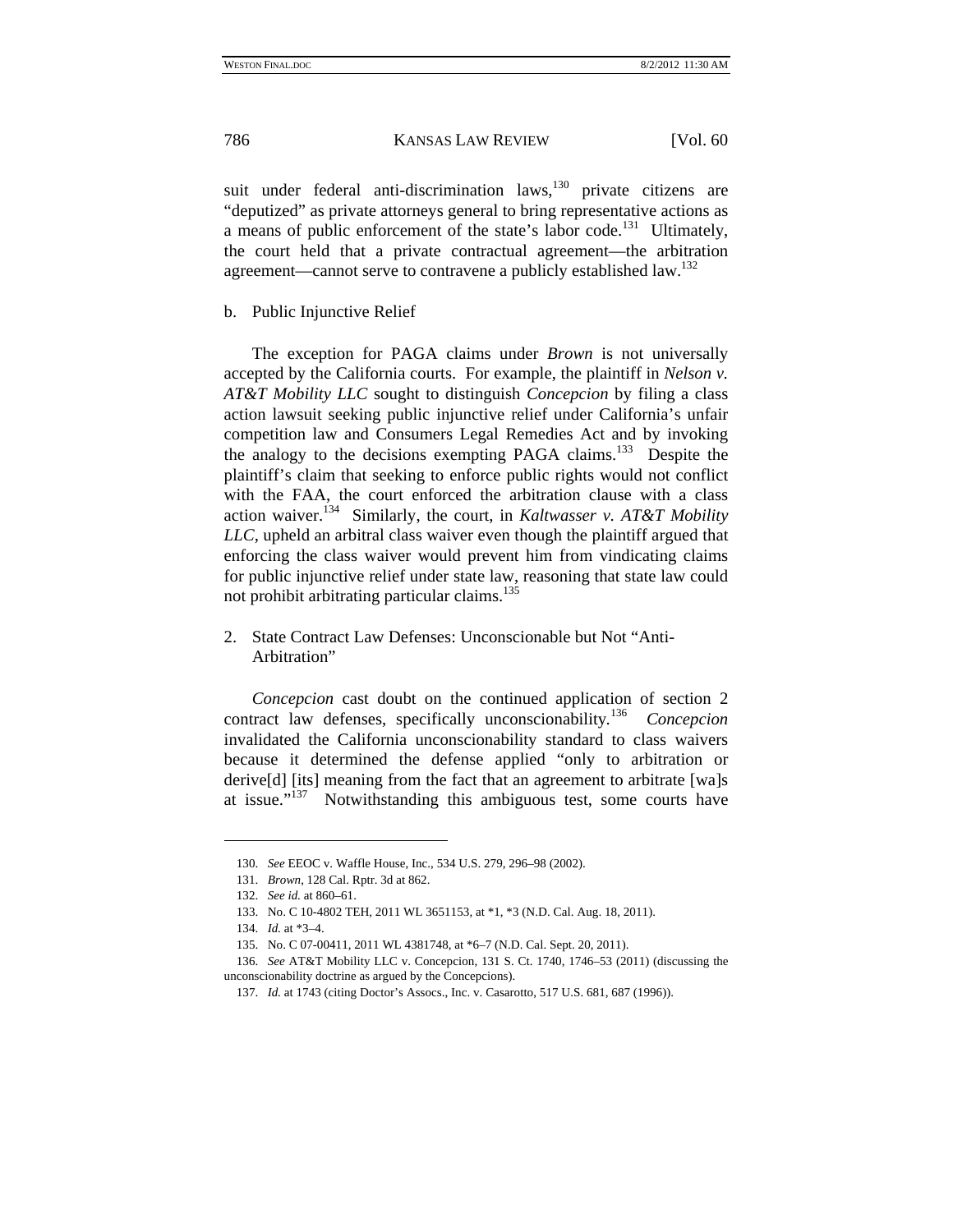continued to apply unconscionability as a general defense to test an arbitration contract's validity.<sup>138</sup>

The court, in *Kanbar v. O'Melveny & Myers*, found the Dispute Resolution Program provisions in an individual and class employment discrimination claim unconscionable.<sup>139</sup> The provisions included: (a) a one-year claim-filing notice period, which essentially shortened the statute of limitations for employment-related claims; (b) a confidentiality clause that prohibited any employee from assisting in another employee's case; (c) an exemption for the employer from arbitration; and (d) a bar on claims to administrative agencies, other than discrimination claims to the EEOC or a comparable state agency.<sup>140</sup> Rejecting that the FAA preempts its unconscionability determination, the court reasoned that a rule is anti-arbitration if it "interferes with [the] *fundamental attributes of arbitration*"—in particular, its informality, expeditiousness, and relative inexpensiveness. $141$  Thus, state unconscionability may still serve to invalidate arbitration agreements because, as long as the invalidation does not interfere with the fundamental attributes of arbitration, it will not conflict with *Concepcion* and, thus, will not be subject to preemption under the FAA.<sup>142</sup>

Arbitration provisions that include class waivers have also been invalidated by standard contract defenses, such as lack of mutual assent, where the provision was too vague to provide adequate notice.<sup>143</sup> "Thus, in the aftermath of [*Concepcion*], state courts remain free to decline to enforce an arbitration provision by invoking traditional legal doctrines governing the formation of a contract and its interpretation."144

 <sup>138.</sup> Mission Viejo Emergency Med. Assocs. v. Beta Healthcare Grp., 128 Cal. Rptr. 3d 330, 339–41 & n.4 (Cal. Ct. App. 2011) (interpreting *Concepcion* as preempting state unconscionability only to the extent that the defense "applies 'only to arbitration or . . . derive[s] [its] meaning from the fact that an agreement to arbitrate is at issue'" and finding the arbitration provision in the physician group's malpractice insurance contract was not unconscionable (alterations in original) (quoting *Concepcion*, 131 S. Ct. at 1743)).

 <sup>139.</sup> No. C-11-0892 EMC, 2011 WL 2940690, at \*12 (N.D. Cal. July 21, 2011).

<sup>140.</sup> *Id.* at \*2–3.

<sup>141.</sup> *Id.* at \*4 (quoting *Concepcion*, 131 S. Ct. at 1748) (internal quotation marks omitted).

<sup>142.</sup> *Id.* at \*6 ("In short, arbitration agreements are still subject to unconscionability analysis. . . . [T]he court rejects [the defendant's] contention that a challenge to an arbitration agreement must be rejected if it means that the agreement will not be enforced according to its terms. The doctrine of unconscionability can override the terms of an arbitration agreement and the parties' expectations in connection therewith.").

 <sup>143.</sup> NAACP of Camden Cnty. E. v. Foulke Mgmt. Corp., 24 A.3d 777, 793–96 (N.J. Super. Ct. App. Div. 2011) (invalidating arbitration provisions not as contrary to public policy, but for lack of mutual assent, as the provisions were too vague to provide adequate notice).

<sup>144.</sup> *Id.* at 792; *see also* Williams v. Securitas Sec. Servs. USA, Inc., No. 10-7181, 2011 WL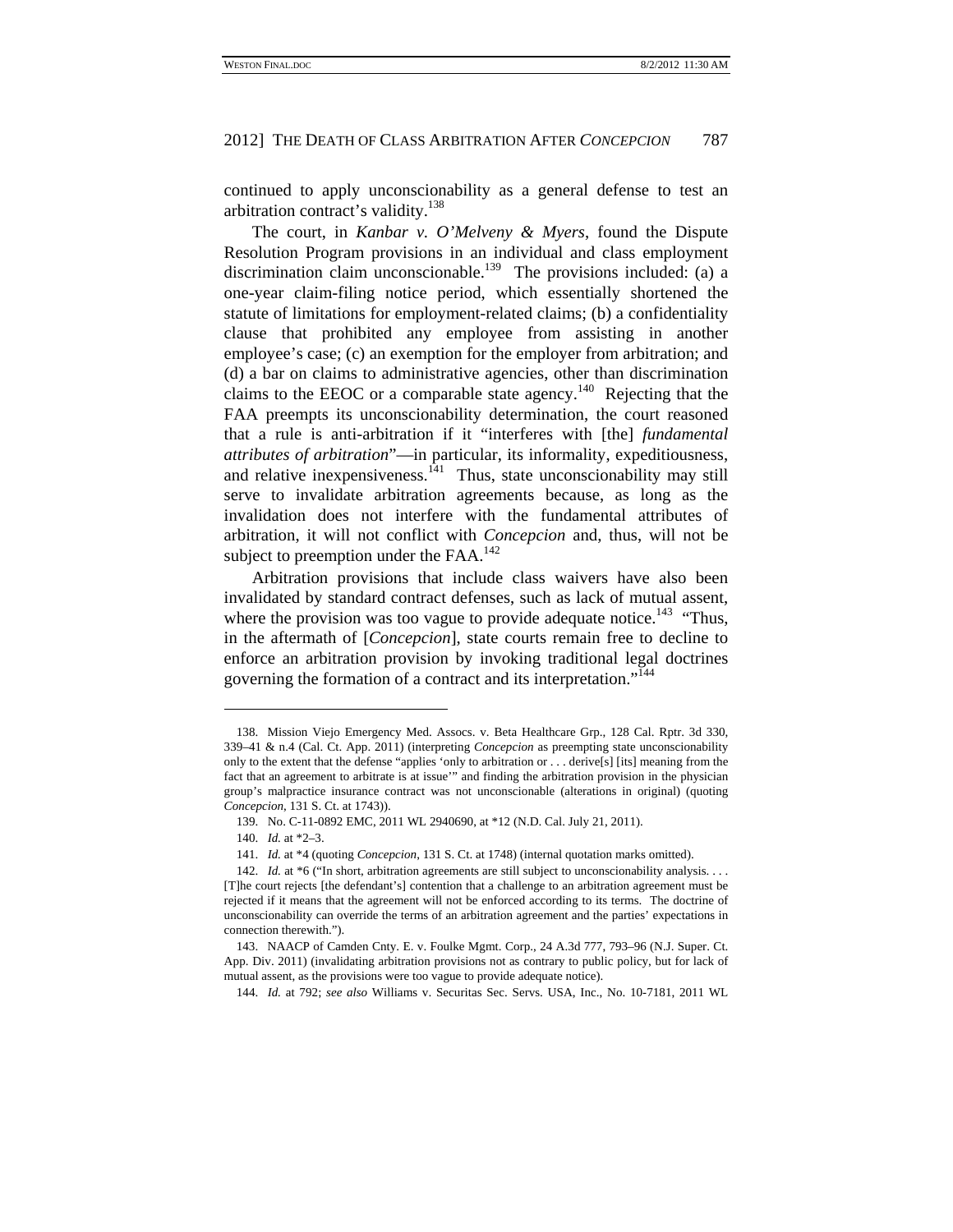3. Vindication of Competing Federal Statutory Rights

While the FAA may preempt state law claims, the pro-arbitration policy does not necessarily prevail with competing federal statutory rights. Accordingly, some courts have refused to enforce class action waivers in arbitration agreements by relying on the vindication of federal statutory rights doctrine.<sup>145</sup>

a. Title VII: Pattern or Practice Claims

*Chen–Oster v. Goldman, Sachs & Co.* involved a question over whether the federal priority for arbitration applies where rights created by a competing federal statute are infringed by an arbitration agreement.<sup>146</sup> The court noted that the substantive nature of the plaintiff's Title VII pattern or practice discrimination claim could only be pursued on a class basis. $147$  The substantive right was not the right to proceed on a class basis, but rather the right to vindicate a claim.<sup>148</sup> On the grounds that "an arbitration provision [that] 'precludes plaintiffs from enforcing their statutory rights' is unenforceable," the court held that *Concepcion* was not applicable to federal statutory claims that can only be vindicated on a class basis. $^{149}$ 

b. Fair Labor Standards Act: Cost of Action and Ability to Vindicate Rights

Judge Wood of the Southern District of New York relied on the vindication of rights doctrine to preserve a class claim in *Sutherland v. Ernst & Young LLP*. 150 Judge Wood invalidated a class waiver in an employment agreement that would have precluded class litigation to

1

<sup>2713741,</sup> at \*3 (E.D. Pa. July 13, 2011) (distinguishing *Concepcion* by holding that the arbitration agreement between the security company employees and their employer was not valid because it was "a confusing and unfair communication with the class of possible plaintiffs").

<sup>145.</sup> *See infra* Part IV.B.3.a–c. It is unclear under *Concepcion* whether a federal court could declare a class arbitration waiver unconscionable.

 <sup>146.</sup> No. 10 Civ. 6950(LBS)(JCF), 2011 WL 2671813, at \*3 (S.D.N.Y. July 7, 2011).

<sup>147.</sup> *Id.*

<sup>148.</sup> *Id.*

<sup>149.</sup> *Id.* at \*4–5 (quoting *In re* Am. Express Merchs. Litig. (*Amex II*), 634 F.3d 187, 199 (2d Cir. 2011)); *cf.* Karp v. Cigna Healthcare, Inc., No. 11-10361-FDS, 2012 WL 1358652, at \*11 (D. Mass. Apr. 18, 2012) (compelling bilateral arbitration of Title VII pattern and practice discrimination claim).

 <sup>150.</sup> No. 10 Civ. 3332(KMW)(MHD), 2012 WL 130420, at \*5–7, \*9 (S.D.N.Y. Jan. 17, 2012).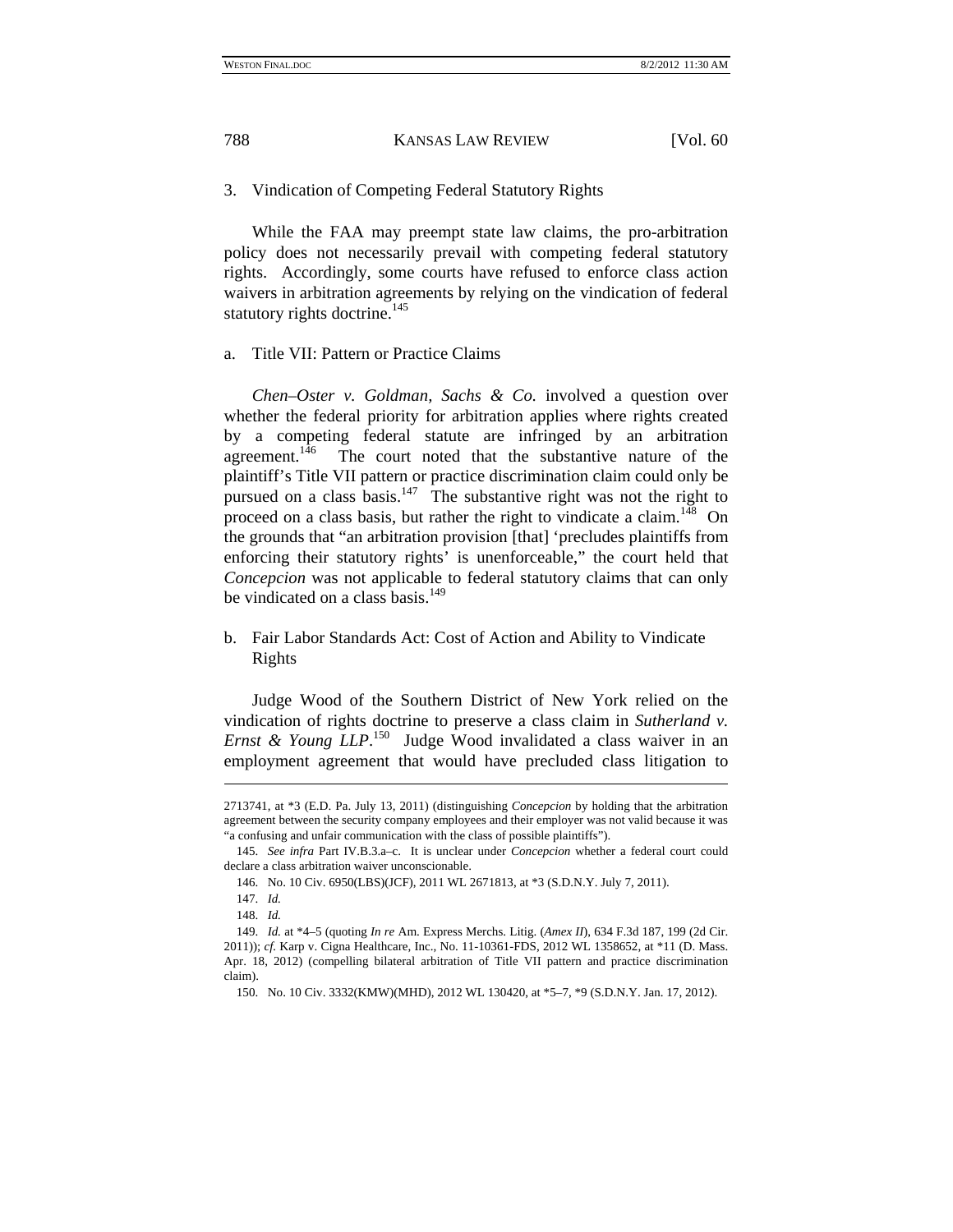enforce claims of the Fair Labor Standards Act (FLSA).<sup>151</sup> The plaintiff had filed a putative class action under FLSA, alleging the defendant– employer wrongfully classified her as exempt from the overtime requirements of FLSA.152 The court had previously denied the defendant's motion to dismiss based on the class waiver, finding that "[t]he record supports [the plaintiff's] argument that [pursuant to the Agreement] her maximum potential recovery would be too meager to justify the expenses required for the individual prosecution of her claim."153 The defendant sought reconsideration of the court's ruling that the class waiver was invalid because it deprived plaintiff of the ability to vindicate her rights, asserting that the new law under *Concepcion*  compelled reversal.<sup>154</sup> In adhering to the original ruling, Judge Wood emphasized the plaintiff's inability to "vindicate her rights absent a collective action," as opposed to the Concepcions' ability to vindicate their claims under AT&T's customer-friendly dispute resolution policy.155 Judge Wood stated, "[i]n contrast to the facts in *Concepcion*, [the plaintiff] has demonstrated that she would not be able to obtain representation or vindicate her rights on an individual basis."<sup>156</sup> Judge Wood further cited Supreme Court jurisprudence in which the Court had stated "that it may not enforce contractual agreements that would operate 'as a prospective waiver of a party's right to pursue statutory remedies."<sup>157</sup>

The *Sutherland* decision importantly notes the following:

The enforceability of a class action waiver must be determined on a case-by-case basis, considering the totality of the circumstances including, but not limited to, "the fairness of the provisions, the cost to an individual plaintiff of vindicating the claim when compared to the plaintiff's potential recovery, the ability to recover attorneys' fees and other costs and thus obtain legal representation to prosecute the underlying claim."<sup>158</sup>

<sup>151.</sup> *Id.* at \*7.

<sup>152.</sup> *Id.* at \*1.

<sup>153.</sup> *Id.* at \*2 (first and third alternations in original) (quoting Sutherland v. Ernst & Young LLP, 768 F. Supp. 2d 547, 551 (S.D.N.Y. 2011)) (internal quotation marks omitted).

<sup>154.</sup> *Id.* at \*1.

<sup>155.</sup> *Id.* at \*5.

<sup>156.</sup> *Id.*

<sup>157.</sup> *Id.* at \*6 (quoting Mitsubishi Motors Corp. v. Soler Chrysler-Plymouth, Inc., 473 U.S. 614, 637 n.19 (1985)).

<sup>158.</sup> *Id.* at \*4 (quoting *In re* Am. Express Merchs. Litig. (*Amex I*), 554 F.3d 300, 321 (2d Cir. 2009), *vacated*, Am. Express Co. v. Italian Colors Rest., 130 S. Ct. 2401 (2010)); *see also In re* Am.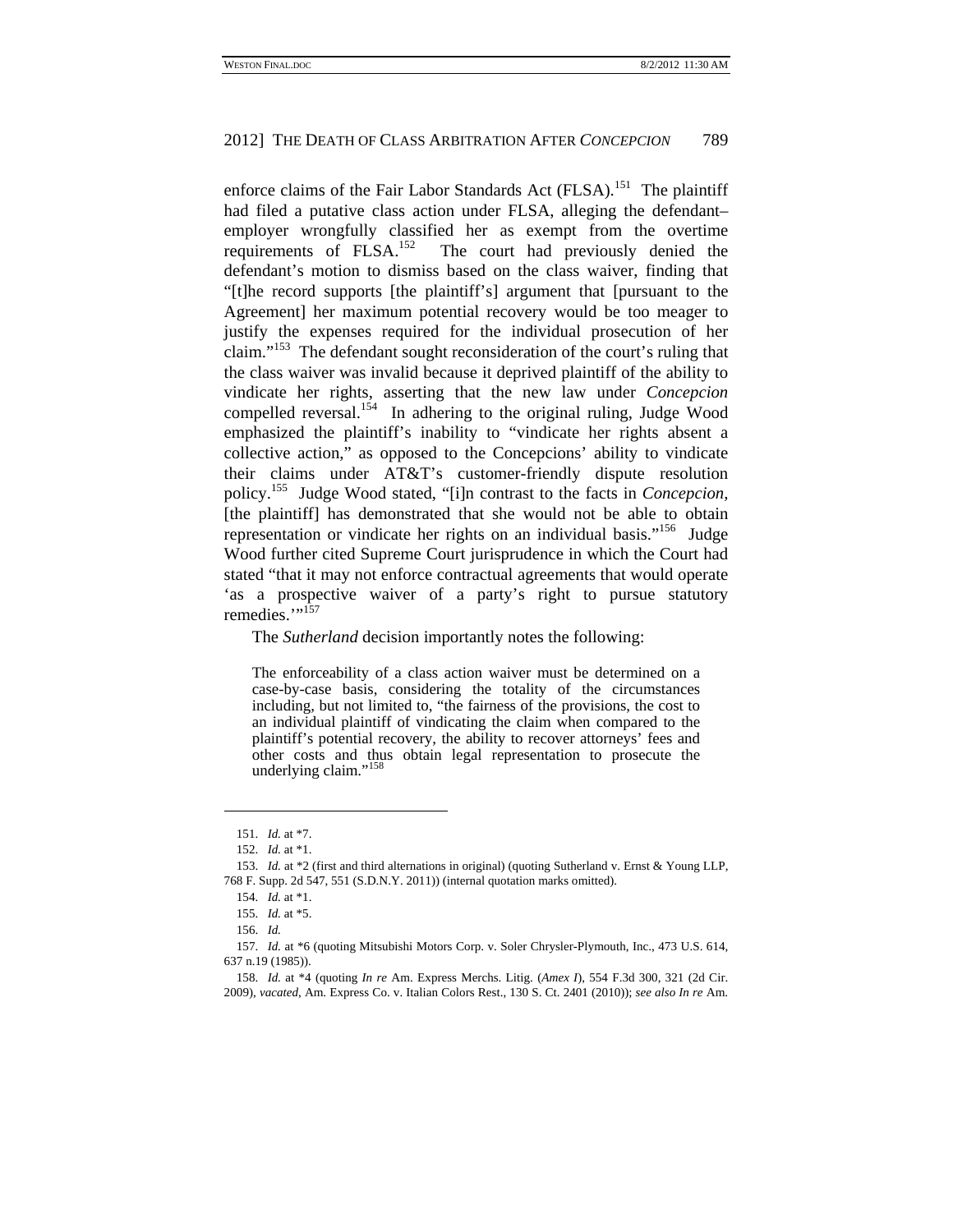Applying these criteria, Judge Wood determined that the plaintiff could not vindicate her statutory rights in an individual arbitration.<sup>159</sup> Thus, arbitration agreements that alter or preclude parties from enforcement of federal statutory rights may be outside the purview of *Concepcion*. Yet, the facts of future cases may find vindication of rights possible. Such was the case in *D'Antuono v. Service Road Corp*., in which the court stayed a FLSA collective action because the plaintiffs had signed arbitration agreements containing class waivers and asserted that the class waiver did not prevent them from vindicating their FLSA rights.<sup>160</sup> This issue remains unsettled in the wake of *Concepcion*.

## c. National Labor Relations Act

The National Labor Relations Board (NLRB) relied upon federal labor law in invalidating a class action waiver in *In re D.R. Horton, Inc.*<sup>161</sup> In January 2012, the three-member panel ruled that class action waivers in employment agreements violate section 7 of the National Labor Relations Act (NLRA), which guarantees employees the "right to engage in concerted action for mutual aid or protection"<sup>162</sup> and prohibits employers from interfering with those protected rights.<sup>163</sup> The employer in *D.R. Horton* required its employees nationwide to sign a "Mutual Arbitration Agreement" (MAA) as a condition of employment with the company.164 The MAA required that all company employees agree to forfeit the right to any form of class action claims and that all individual disputes with the company be submitted for binding arbitration.<sup>165</sup> In 2008, several similarly situated employees sought to initiate class arbitration, alleging the employer violated the NLRA by requiring the MAA as a condition of employment.<sup>166</sup> The NLRB held that employers

163. *Id.* at \*5 (citing 29 U.S.C. § 158(a)(1)).

1

Express Merchs. Litig. (*Amex II*), 634 F.3d 187, 199 (2d Cir. 2011) (finding unenforceable the class action waiver in the arbitration contract). *Compare In re* Am. Express Merchs. Litig. (*Amex III*), 667 F.3d 204, 219 (2d Cir. 2012) (ruling that a class action waiver precluding plaintiffs from enforcing their statutory rights was unenforceable), *with* Jasso v. Money Mart Express, Inc., No. 11- CV-5500 YGR, 2012 WL 1309171, at \*10 (N.D. Cal. Apr. 13, 2012) (holding that a class action waiver in an employment arbitration agreement does not itself render arbitration unenforceable).

<sup>159.</sup> *Sutherland*, 2012 WL 130420, at \*5.

 <sup>160. 789</sup> F. Supp. 2d 308, 344 (D. Conn. 2011).

 <sup>161. 357</sup> N.L.R.B. No. 184, at \*16–17 (Jan. 3, 2012).

<sup>162.</sup> *Id.* at \*1 (citing National Labor Relations Act, 29 U.S.C. § 157 (2006)).

<sup>164.</sup> *Id.* at \*1.

<sup>165.</sup> *Id.*

<sup>166.</sup> *Id.* at \*1–2.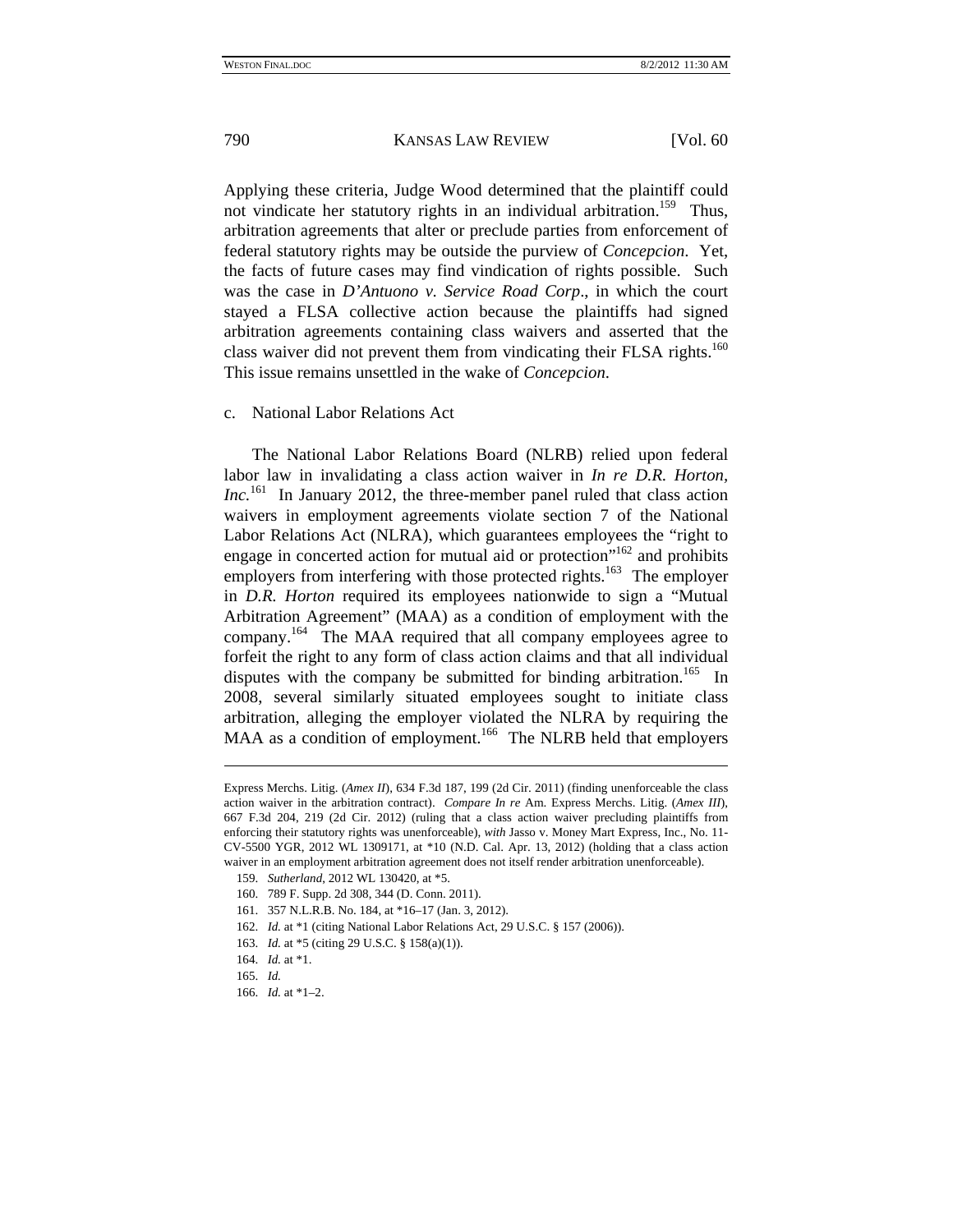violate section 7 of the NLRA—the right of employees to engage in concerted action for mutual aid or protection—when they require the employee, as a condition of employment, to sign an agreement precluding class action claims—in both judicial and arbitral forums—and requiring all disputes with the employer to be decided in binding arbitration.167

## V. LIFE UNDER *CONCEPCION*

That the FAA, enacted in 1925, authorizes private parties to eliminate class and representative actions hardly seems plausible. Yet, the Supreme Court's decision in *Concepcion* suggests just that. The impact of *Concepcion* is not fully known and certainly did not bring resolution to the question. Just as *Concepcion* may be the death knell of arbitral class actions, it may also infect other areas of state legislation and governance. The Court's recent action in vacating and remanding another California Supreme Court decision in *Sonic–Calabasas A, Inc. v. Moreno*, calls into question whether an arbitration agreement can preclude an employee from pursuing rights under the state labor code, which permits a hearing before the California Labor Commission.<sup>168</sup> The California Supreme Court in *Moreno* initially held that the employee could pursue his wage claim under the state administrative proceeding as a prerequisite to arbitration.<sup>169</sup> The U.S. Supreme Court remanded the case back to the California Supreme Court to consider, in light of *Concepcion*, whether the state administrative wage proceedings are inconsistent with the FAA,170 which suggests that the FAA could potentially displace state administrative options.<sup>171</sup> The ripple effects of *Concepcion* and bans on class proceedings are not fully known.<sup>172</sup>

<sup>167.</sup> *Id.* at \*4–5; *see also* Philip M. Berkowitz, *Developments in Arbitration of Employment Claims*, N.Y. L.J., Jan. 12, 2012, http://www.newyorklawjournal.com/PubArticleNY.jsp?id=120253 7831101&slreturn=1.

 <sup>168. 132</sup> S. Ct. 496 (2011), *vacating and remanding* 247 P.3d 130 (Cal. 2011).

 <sup>169. 247</sup> P.3d at 150–52.

 <sup>170. 132</sup> S. Ct. at 496.

<sup>171.</sup> *See, e.g.*, Preston v. Ferrer, 128 S. Ct. 978, 987 (2008) (holding that "[w]hen parties agree to arbitrate all questions arising under a contract, the FAA supersedes state laws lodging primary jurisdiction in another forum, whether judicial or administrative").

 <sup>172.</sup> Courts could be potentially eliminated from the arbitration process altogether, other than at the judicial review stage, by a delegation provision. *See* Rent-A-Ctr., W., Inc. v. Jackson, 130 S. Ct. 2772, 2777–78, 2781 (2010) (ruling 5–4 that where an arbitration provision delegates gateway questions concerning the validity and enforceability of the arbitration agreement to arbitrators, unconscionability challenges must be directed to the delegation provision alone, thus ultimately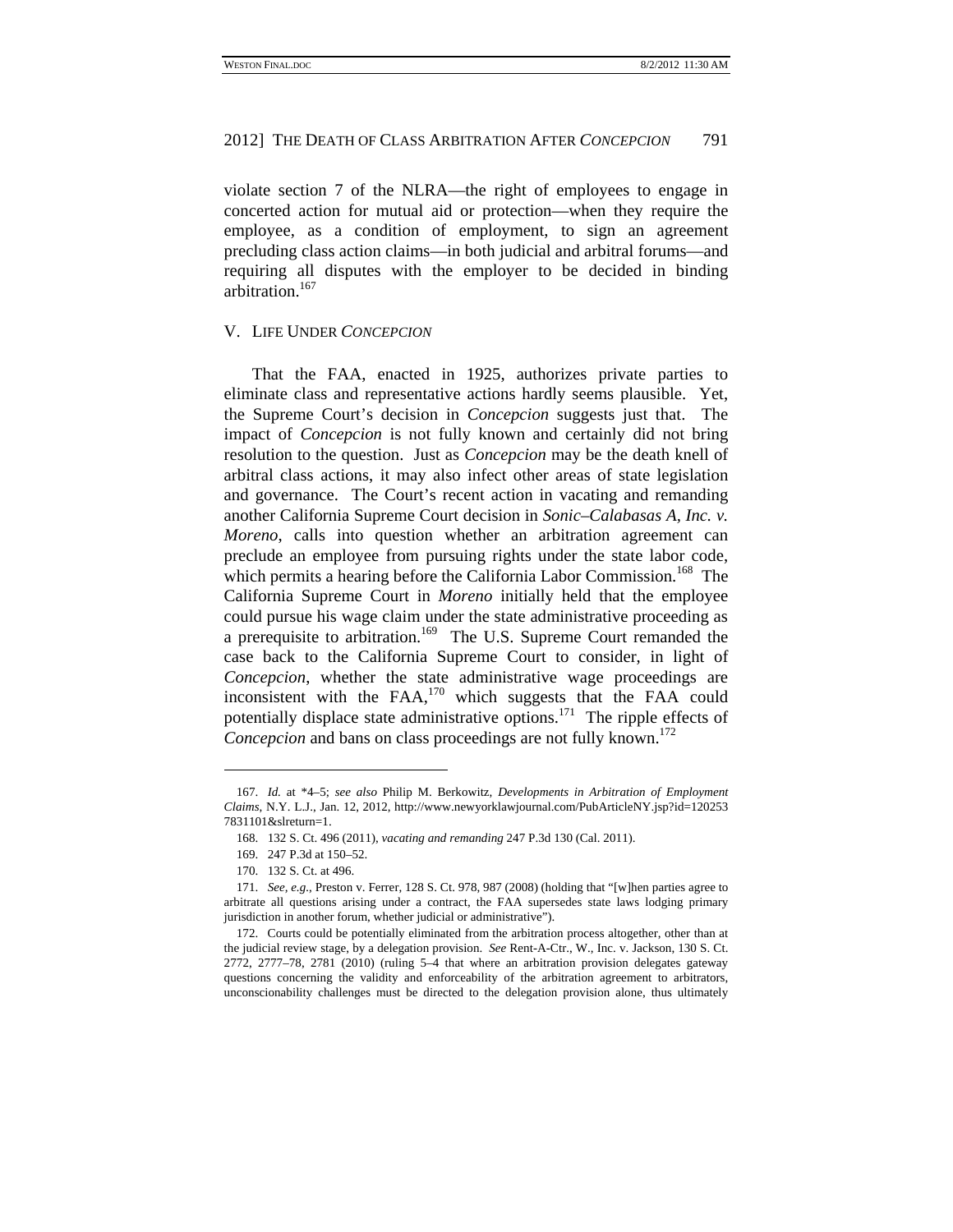# *A. Federal Legislative Action*

As the Supreme Court's jurisprudence enables broad enforcement of private arbitration contracts, including those that can deny parties rights to collective action and usurp states from administrative action, Congress is increasingly responding to calls for protection against mandatory arbitration in certain sectors.<sup>173</sup> Legislation seeking to limit or invalidate the FAA's application in various areas has been the subject of much congressional attention.

Legislation for a proposed Arbitration Fairness Act has been introduced almost annually over the past five years. In its current version, the proposed Arbitration Fairness Act of 2011 would invalidate pre-dispute arbitration contracts in consumer, employment, and civil rights actions.<sup>174</sup> The Arbitration Fairness Act proposal has generated significant controversy among ardent supporters and opponents, and it continues to face obstacles in garnering enough support to be enacted.<sup>175</sup>

Instead, Congress has taken an industry-specific approach in legislating limits on pre-dispute arbitration. In the Military Lending Act of 2007, Congress added federal protection for American military personnel against certain types of predatory consumer lending and invalidated mandatory arbitration or waiver of rights in consumer credit contracts with military personnel.<sup>176</sup> Farmers were given the choice to

passing on the broader issue because the challenge raised was to the contract as a whole); *cf.* Hall Street Assocs., LLC v. Mattel, Inc., 552 U.S. 576, 586–89 (2008) (holding that parties cannot by private contract agree to expand the scope of judicial review under the FAA).

<sup>173.</sup> *See generally* Amy Schmitz, *Arbitration Ambush in a Policy Polemic*, 3 PENN ST. Y.B. ON ARB. & MEDIATION 52 (2011) (discussing congressional responses to Supreme Court decisions).

 <sup>174.</sup> Arbitration Fairness Act of 2011, H.R. 1873, 112th Cong. (1st Sess. 2011); Arbitration Fairness Act of 2011, S. 987, 112th Cong. (1st Sess. 2011).

<sup>175.</sup> *See, e.g.*, Peter B. Rutledge, *Who Can Be Against Fairness? The Case Against the Arbitration Fairness Act*, 98 CARDOZO J. CONFLICT RESOL. 267 (2008) (laying out the author's case against the arbitration act and explaining why post-dispute arbitration is not a viable alternative to the current use of pre-dispute arbitration clauses); Weston, *supra* note 30, at 398 (noting that the legislative change proposed in Weston's note and in the Arbitration Fairness Act of 2007 would "radically change . . . corporate uses of arbitration provisions in contracts with employees, consumers, and franchisees" and that "the supporters of arbitration status quo may be more mobilized to convince federal lawmakers that the FAA is alright as is").

<sup>176.</sup> *See* 10 U.S.C. § 987(e)(3) (2006) ("It shall be unlawful for any creditor to extend consumer credit to a covered member or a dependent of such a member with respect to which . . . the creditor requires the borrower to submit to arbitration or imposes onerous legal notice provisions in the case of a dispute."); § 987(f)(4) ("Notwithstanding section 2 of title 9, or any other Federal or State law, rule, or regulation, no agreement to arbitrate any dispute involving the extension of consumer credit shall be enforceable against any covered member or dependent of such a member, or any person who was a covered member or dependent of that member when the agreement was made.").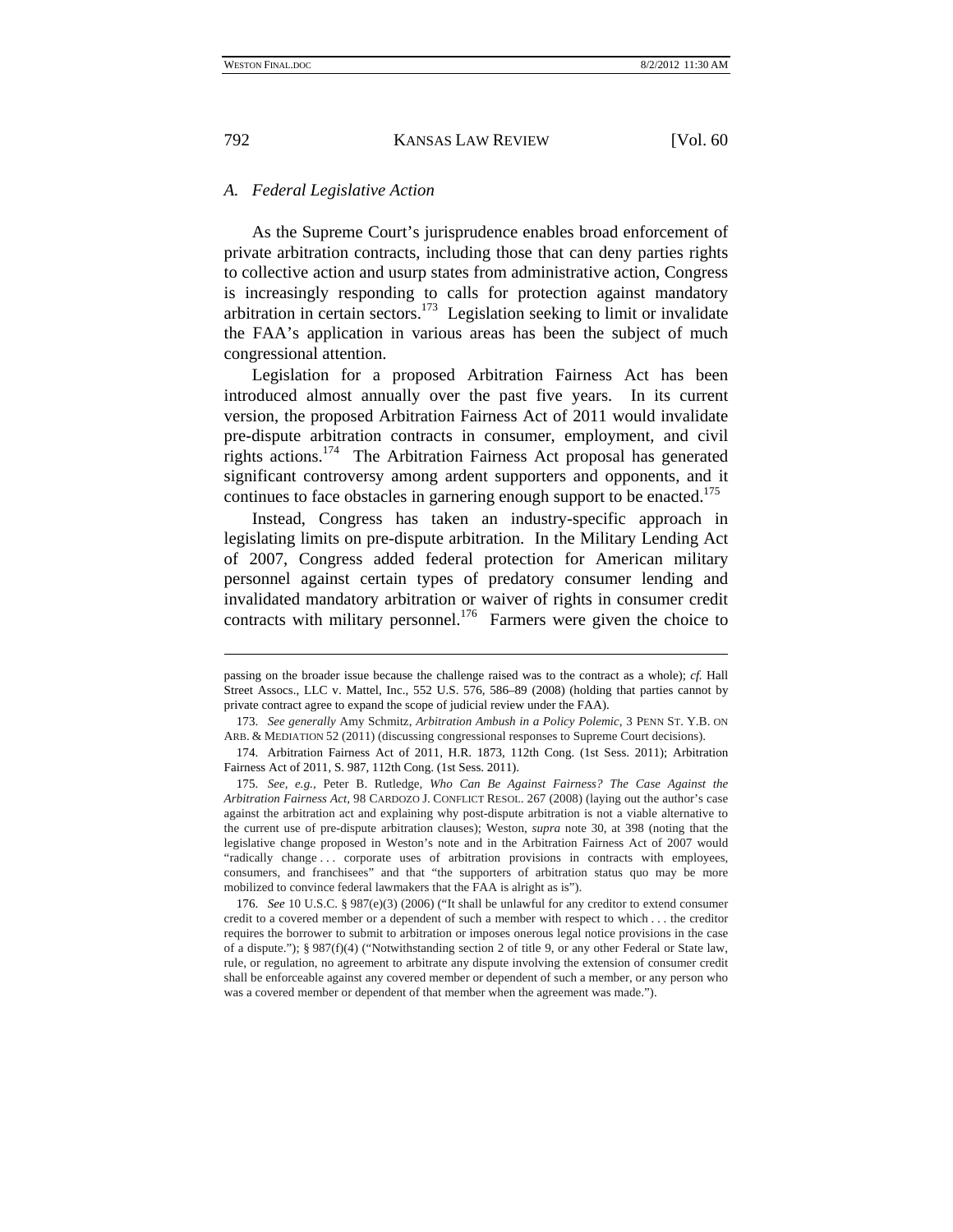opt out of arbitration in contracts involving livestock or poultry under the Food, Conservation and Energy Act of 2008.<sup>177</sup> This protection is similar to that accorded automobile dealers in the Motor Vehicle Franchise Act, which requires post-dispute consent to arbitration by all parties.<sup>178</sup> Lastly, in 2009, the Fairness in Nursing Home Arbitration Act attempted to restrict mandatory arbitration in nursing home contracts with residents. $179$ 

Congress is also gradually limiting pre-dispute arbitration of statutory disputes in employment. In response to the concerns raised in *Jones v. Halliburton, Co.*, which involved sexual assault claims arising in Iraq by an employee against a military contractor,<sup>180</sup> Congress passed the Department of Defense Appropriations Act of 2010, which bars many defense contractors and subcontractors from using pre-dispute arbitration agreements as a condition of employment.<sup>181</sup> Similarly, the Dodd–Frank Wall Street Reform and Consumer Protection Act prohibits pre-dispute agreements to arbitrate certain whistleblower claims brought against public companies and many financial services institutions.<sup>182</sup>

# *B. Proposed Federal Legislative Action to Address Class Waivers*

After *Concepcion*, the state of class arbitrations and the future of class actions are in a flux. It is appropriate and necessary for Congress to respond by simply amending the FAA to restrict class waivers. The congressional intention to restrict arbitration must be explicit, as the Court is not inclined to imply a conflict between a federal statutory right to sue and the FAA even in an adhesive pre-dispute arbitration

 $\overline{a}$ 

<sup>177.</sup> *See* 7 U.S.C. § 197c(e) (2006 & Supp. 2009) (stating that "[a]ny action by or on behalf of a packer, swine contractor, or live poultry dealer . . . that has the intent or effect of limiting the ability" of a poultry grower to opt out of the arbitration provision is an unlawful practice under the Act).

<sup>178.</sup> *See* 15 U.S.C. § 1226(a)(2) (2006) ("Notwithstanding any other provision of law, whenever a motor vehicle franchise contract provides for the use of arbitration to resolve a controversy arising out of or relating to such contract, arbitration may be used to settle such controversy only if after such controversy arises all parties to such controversy consent in writing to use arbitration to settle such controversy.").

<sup>179.</sup> Fairness in Nursing Home Arbitration Act of 2009, H.R. 1237, 111th Cong. (1st Sess. 2009); Fairness in Nursing Home Arbitration Act of 2009, S. 512, 111th Cong. (1st Sess. 2009).

 <sup>180. 583</sup> F.3d 228, 231 (5th Cir. 2009).

 <sup>181.</sup> Department of Defense Appropriations Act of 2010, Pub. L. No. 111-118, 123 Stat. 3409 (2009), *amended by* Franken Amendment, S. Amend. 2588 (2009).

 <sup>182.</sup> Dodd–Frank Wall Street Reform & Consumer Protection Act, Pub. L. No. 111-203, 124 Stat. 1376 (2010).